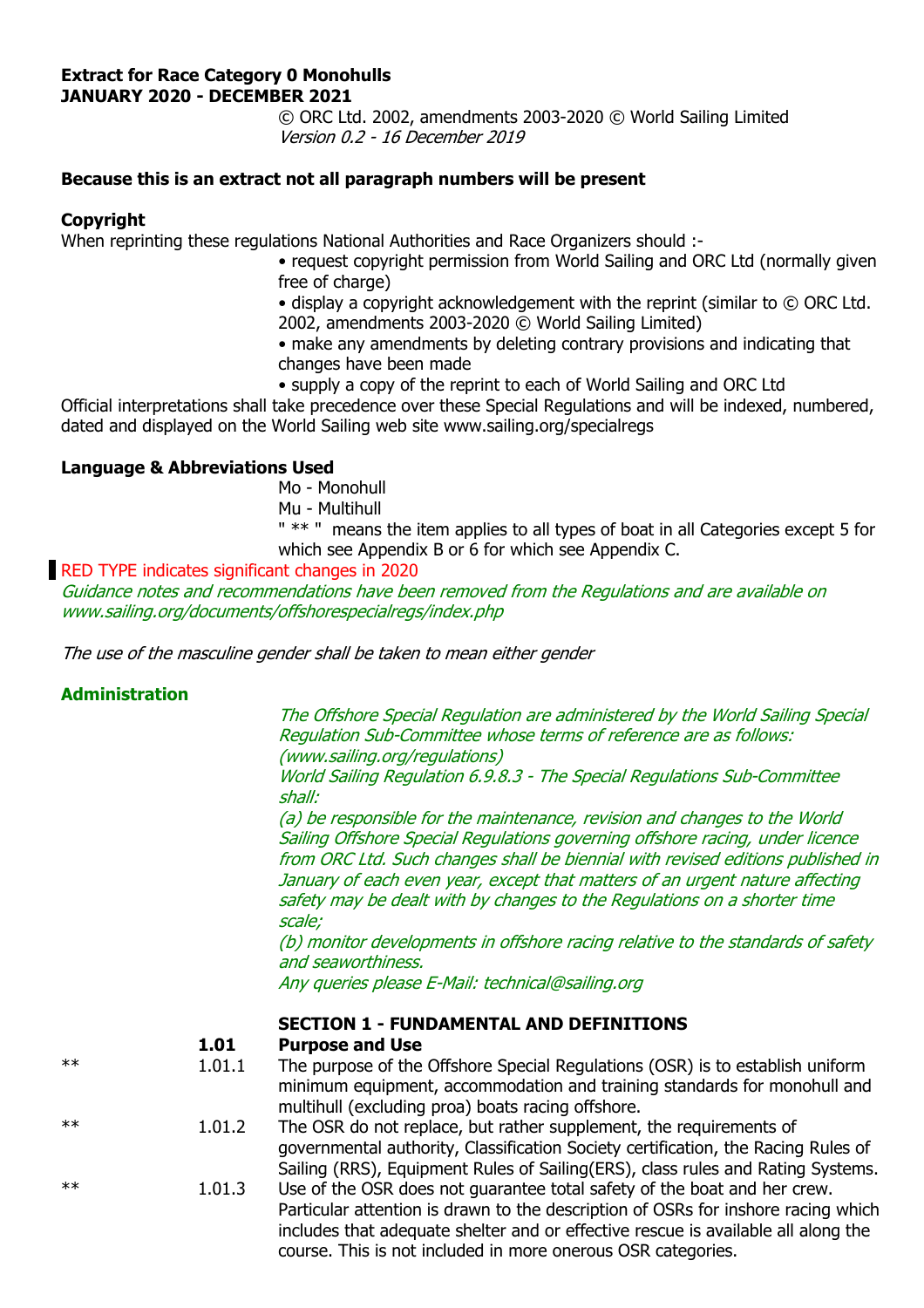| **         | 1.02<br>1.02.1    | <b>Responsibility of Person in Charge</b><br>Under RRS 4 the responsibility for a boat's decision to participate in a<br>race or continue racing is hers alone. The safety of a boat and her<br>crew is the sole and inescapable responsibility of the Person in<br>Charge who shall do his best to ensure that the boat is fully found,<br>thoroughly seaworthy and manned by an experienced and<br>appropriately trained crew who are physically fit to face bad weather.<br>The person in charge shall also assign a person to take over his<br>responsibilities in the event of his incapacitation. |
|------------|-------------------|---------------------------------------------------------------------------------------------------------------------------------------------------------------------------------------------------------------------------------------------------------------------------------------------------------------------------------------------------------------------------------------------------------------------------------------------------------------------------------------------------------------------------------------------------------------------------------------------------------|
| **         | 1.02.2            | Neither the establishment of the OSR, nor their use by Organizing Authorities,<br>nor the inspection of a boat under the OSR in any way limits or reduces the<br>complete and unlimited responsibility of the Person in Charge.                                                                                                                                                                                                                                                                                                                                                                         |
| $\ast\ast$ | 1.02.3            | By participating in a race conducted under the OSR, the person in charge, each<br>competitor and boat owner agrees to reasonably cooperate with the organizing<br>authority and World Sailing in the development of an independent incident<br>report as specified in 2.02                                                                                                                                                                                                                                                                                                                              |
|            | 1.03              | <b>Definitions, Abbreviations, Word Usage</b>                                                                                                                                                                                                                                                                                                                                                                                                                                                                                                                                                           |
| $**$       | 1.03.1            | Definitions of Terms used in this document                                                                                                                                                                                                                                                                                                                                                                                                                                                                                                                                                              |
|            | Abbreviation      | Description                                                                                                                                                                                                                                                                                                                                                                                                                                                                                                                                                                                             |
|            | #                 | Pound force (lbf)                                                                                                                                                                                                                                                                                                                                                                                                                                                                                                                                                                                       |
|            | <b>ABS</b>        | American Bureau of Shipping                                                                                                                                                                                                                                                                                                                                                                                                                                                                                                                                                                             |
|            | Age Date          | Month/year of first launch                                                                                                                                                                                                                                                                                                                                                                                                                                                                                                                                                                              |
|            | <b>AIS</b>        | Automatic Identification Systems                                                                                                                                                                                                                                                                                                                                                                                                                                                                                                                                                                        |
|            | <b>CEN</b>        | Comité Européen de Normalisation                                                                                                                                                                                                                                                                                                                                                                                                                                                                                                                                                                        |
|            | Coaming           | The part of the cockpit, including the transverse after limit, over which                                                                                                                                                                                                                                                                                                                                                                                                                                                                                                                               |
|            |                   | water would run when the boat is floating level and the cockpit is                                                                                                                                                                                                                                                                                                                                                                                                                                                                                                                                      |
|            |                   | filled to overflowing                                                                                                                                                                                                                                                                                                                                                                                                                                                                                                                                                                                   |
|            | <b>COLREGS</b>    | International Regulations for Preventing Collisions at Sea                                                                                                                                                                                                                                                                                                                                                                                                                                                                                                                                              |
|            | Contained         | A cockpit where the combined area open aft to the sea is less than                                                                                                                                                                                                                                                                                                                                                                                                                                                                                                                                      |
|            | Cockpit           | 50% maximum cockpit depth x maximum cockpit width                                                                                                                                                                                                                                                                                                                                                                                                                                                                                                                                                       |
|            | <b>CPR</b>        | Cardio-Pulmonary Resuscitation                                                                                                                                                                                                                                                                                                                                                                                                                                                                                                                                                                          |
|            | Crewmember        | Every person on board                                                                                                                                                                                                                                                                                                                                                                                                                                                                                                                                                                                   |
|            | <b>DSC</b>        | Digital Selective Calling                                                                                                                                                                                                                                                                                                                                                                                                                                                                                                                                                                               |
|            | EN                | European Norm                                                                                                                                                                                                                                                                                                                                                                                                                                                                                                                                                                                           |
|            | <b>EPIRB</b>      | <b>Emergency Position-Indicating Radio Beacon</b>                                                                                                                                                                                                                                                                                                                                                                                                                                                                                                                                                       |
|            | <b>ERS</b>        | World Sailing - Equipment Rules of Sailing                                                                                                                                                                                                                                                                                                                                                                                                                                                                                                                                                              |
|            | <b>FA Station</b> | The transverse station at which the upper corner of the transom<br>meets the sheerline.                                                                                                                                                                                                                                                                                                                                                                                                                                                                                                                 |
|            | First Launch      | Month & year of first launch of the individual boat                                                                                                                                                                                                                                                                                                                                                                                                                                                                                                                                                     |
|            | Foul-Weather      | Clothing designed to keep the wearer dry and may consist of one                                                                                                                                                                                                                                                                                                                                                                                                                                                                                                                                         |
|            | Suit              | piece or several                                                                                                                                                                                                                                                                                                                                                                                                                                                                                                                                                                                        |
|            | <b>GMDSS</b>      | Global Maritime Distress & Safety System                                                                                                                                                                                                                                                                                                                                                                                                                                                                                                                                                                |
|            | <b>GNSS</b>       | Global Navigation Satellite System                                                                                                                                                                                                                                                                                                                                                                                                                                                                                                                                                                      |
|            | <b>GPS</b>        | <b>Global Positioning System</b>                                                                                                                                                                                                                                                                                                                                                                                                                                                                                                                                                                        |
|            | Hatch             | The term hatch includes the entire hatch assembly including the lid or                                                                                                                                                                                                                                                                                                                                                                                                                                                                                                                                  |
|            |                   | cover as part of that assembly                                                                                                                                                                                                                                                                                                                                                                                                                                                                                                                                                                          |
|            | <b>HMPE</b>       |                                                                                                                                                                                                                                                                                                                                                                                                                                                                                                                                                                                                         |
|            | <b>IMO</b>        | High Modulus Polyethylene (Dyneema®/Spectra® or equivalent)                                                                                                                                                                                                                                                                                                                                                                                                                                                                                                                                             |
|            |                   | <b>International Maritime Organisation</b>                                                                                                                                                                                                                                                                                                                                                                                                                                                                                                                                                              |
|            | <b>IMSO</b>       | The International Mobile Satellite Organisation, the independent,                                                                                                                                                                                                                                                                                                                                                                                                                                                                                                                                       |

- intergovernmental organisation that oversees Inmarsat's performance of its Public Service Obligations for the GMDSS and reports on these to IMO INMARSAT Inmarsat Global Limited is the private company that provides GMDSS satellite distress and safety communications, plus general communications via voice, fax and data ISAF International Sailing Federation- (now World Sailing)
- ISO International Standard Organization or International Organization for Standardization.
- ITU International Telecommunications Union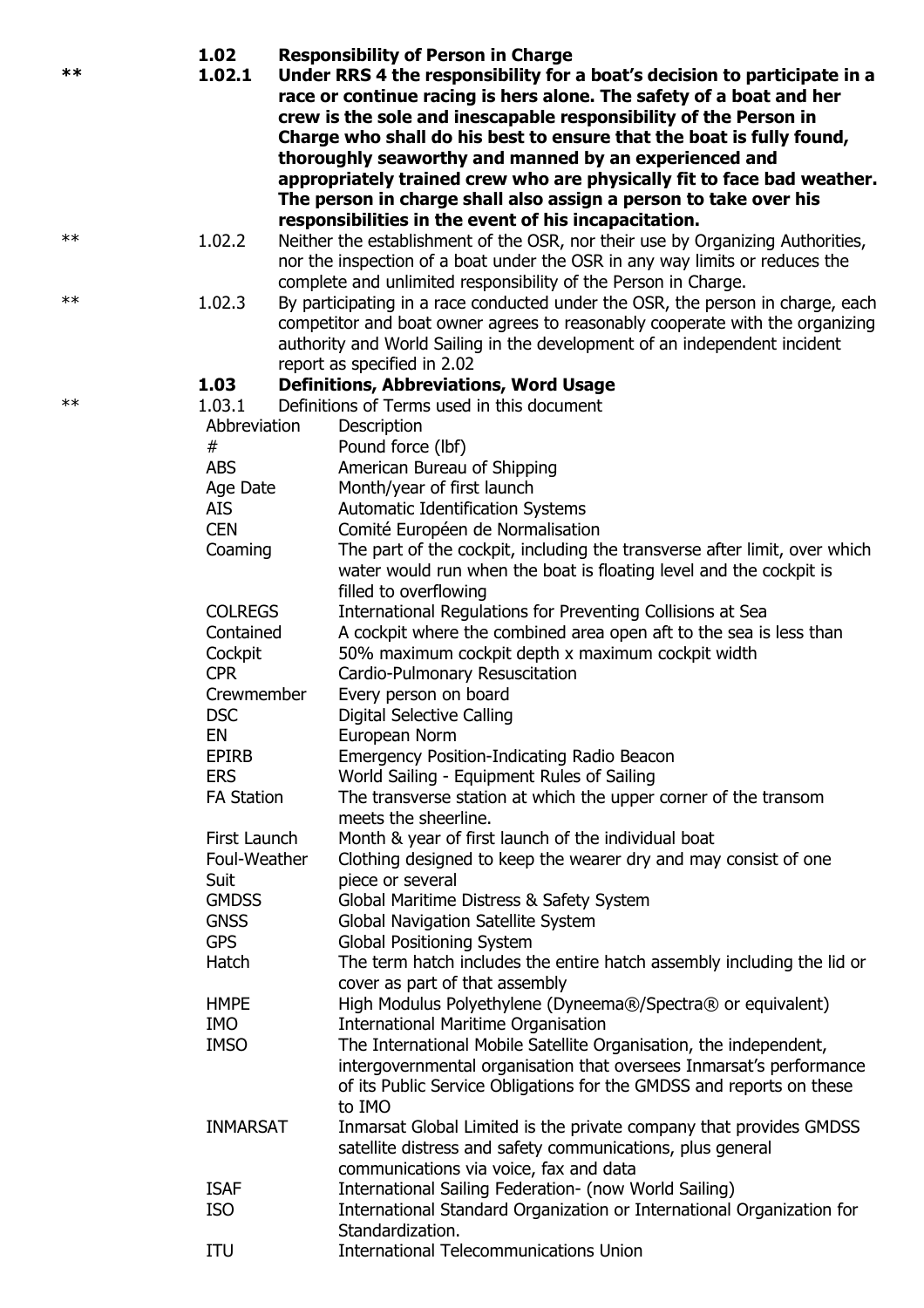|            | <b>Jackstay</b>        |                   | A securely fastened webbing or rope which permits a crewmember to<br>move from one part of the boat to another without having to unclip a                         |
|------------|------------------------|-------------------|-------------------------------------------------------------------------------------------------------------------------------------------------------------------|
|            |                        |                   | safety harness tether.                                                                                                                                            |
|            | LH.                    |                   | Hull Length as defined by the ERS                                                                                                                                 |
|            | Lifeline<br><b>LSA</b> |                   | Rope or wire line rigged as guardrail / guardline around the deck<br>IMO International Life-Saving Appliance Code                                                 |
|            | <b>LWL</b>             |                   | (Length of) loaded waterline                                                                                                                                      |
|            | Monohull               |                   | A boat with one hull                                                                                                                                              |
|            | Moveable               |                   | Material carried for the sole purpose of increasing weight and/or                                                                                                 |
|            | <b>Ballast</b>         |                   | influencing stability and/or trim and which may be moved transversely                                                                                             |
|            |                        |                   | but not varied in weight while a boat is racing                                                                                                                   |
|            | Multihull              |                   | A boat with more than one hull                                                                                                                                    |
|            | Open Cockpit           |                   | A cockpit that is not a Contained Cockpit.                                                                                                                        |
|            | <b>ORC</b>             |                   | Offshore Racing Congress (formerly Offshore Racing Council)                                                                                                       |
|            | <b>OSR</b>             |                   | Offshore Special Regulation(s)                                                                                                                                    |
|            | Permanently            |                   | The item is effectively built-in by e.g. bolting, welding, glassing etc.                                                                                          |
|            | <b>Installed</b>       |                   | and may not be removed for or during racing.                                                                                                                      |
|            | <b>PLB</b>             |                   | Personal Locator Beacon                                                                                                                                           |
|            | Primary                |                   | Month & Year of first launch of the first boat of the production series                                                                                           |
|            | Launch                 |                   | or first launch of a non-series boat                                                                                                                              |
|            | Proa                   |                   | Asymmetric Catamaran                                                                                                                                              |
|            | Rode                   |                   | Rope, chain, or a combination of both, which is used to connect an                                                                                                |
|            |                        |                   | anchor to the boat.                                                                                                                                               |
|            | <b>RRS</b>             |                   | ISAF - Racing Rules of Sailing                                                                                                                                    |
|            | Safety Line            |                   | A tether used to connect a safety harness to a strong point                                                                                                       |
|            | <b>SAR</b>             |                   | Search and Rescue                                                                                                                                                 |
|            | <b>SART</b>            |                   | Search and Rescue Transponder                                                                                                                                     |
|            | Securely               |                   | Held strongly in place by a method (e.g. rope lashings, wing-nuts)                                                                                                |
|            | Fastened               |                   | which will safely retain the fastened object in severe conditions<br>including a 180° capsize and allows for the item to be removed and<br>replaced during racing |
|            | <b>SOLAS</b>           |                   | Safety of Life at Sea Convention                                                                                                                                  |
|            | <b>SSS</b>             |                   | The Safety and Stability Screening numeral                                                                                                                        |
|            | Static Ballast         |                   | Material carried for the sole purpose of increasing weight and/or to                                                                                              |
|            |                        |                   | influencing stability and/or trim and which is not moved or varied in<br>weight while a boat is racing                                                            |
|            | <b>Static Safety</b>   |                   | A safety line (usually shorter than a safety line carried with a harness)                                                                                         |
|            | Line                   |                   | kept clipped on at a work-station                                                                                                                                 |
|            | <b>STIX</b>            |                   | ISO 12217-2 Stability Index                                                                                                                                       |
|            |                        |                   | Variable Ballast Water carried for the sole purpose of influencing stability and/or trim                                                                          |
|            |                        |                   | and which may be varied in weight and/or moved while a boat is<br>racing.                                                                                         |
|            | Waterline              |                   | The water surface when the boat is floating in measurement trim                                                                                                   |
|            | World Sailing          |                   | formerly the International Sailing Federation or ISAF                                                                                                             |
| $\ast\ast$ | 1.03.2                 |                   | The words "shall" and "must" are mandatory, and "should" and "may" are                                                                                            |
|            |                        | permissive.       |                                                                                                                                                                   |
| $\ast\ast$ | 1.03.3                 |                   | The word "yacht" shall be taken as fully interchangeable with the word "boat".                                                                                    |
|            |                        |                   | <b>SECTION 2 - APPLICATION &amp; GENERAL REQUIREMENTS</b>                                                                                                         |
| $\ast\ast$ | 2.01                   |                   | <b>Categories of Events</b>                                                                                                                                       |
|            | 2.01                   |                   | Organizing Authorities shall select from one of the following categories and                                                                                      |
|            | 2.01.1                 |                   | may modify the OSR to suit local conditions                                                                                                                       |
| MoMu0      |                        | <b>Category 0</b> | Trans-oceanic races, including races which pass through areas in which air or                                                                                     |
|            |                        |                   | sea temperatures are likely to be less than $5^{\circ}C$ (41 $^{\circ}F$ ) other than temporarily,                                                                |
|            |                        |                   | where boats must be completely self-sufficient for very extended periods of                                                                                       |
|            |                        |                   | time, capable of withstanding heavy storms and prepared to meet serious                                                                                           |
|            |                        |                   | emergencies without the expectation of outside assistance                                                                                                         |
|            | 2.02                   |                   | <b>Incident Reporting</b>                                                                                                                                         |
|            | 2.02                   |                   | The Organizing Authority of a race will establish whether any incidents                                                                                           |
|            |                        |                   |                                                                                                                                                                   |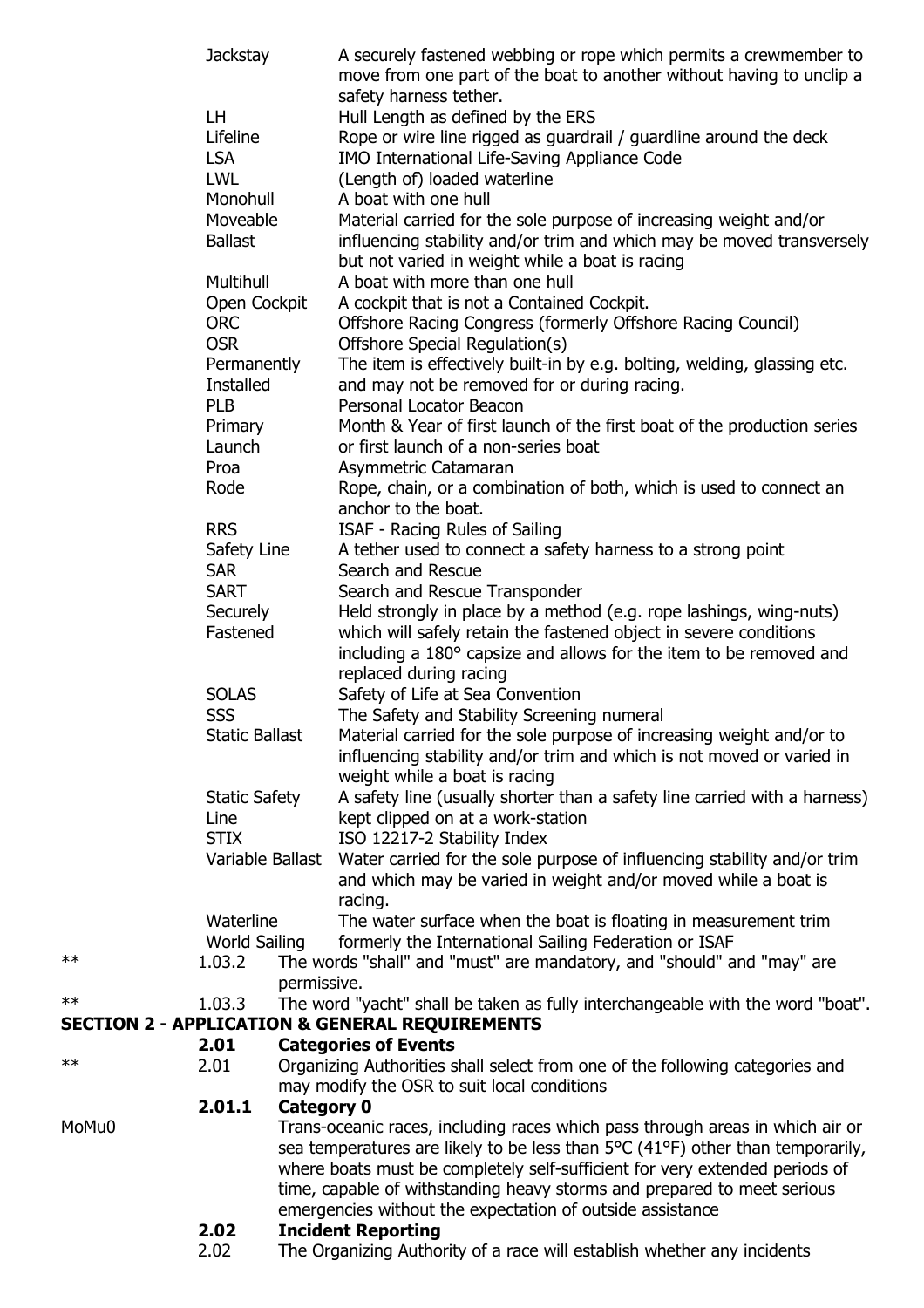|                       |               | occurred, which if reported would be likely to be relevant to evolving the<br>Offshore Special Regulations, the plan review process, or in increasing safety.<br>The Organizing Authority will follow any guidelines issued by World Sailing |
|-----------------------|---------------|----------------------------------------------------------------------------------------------------------------------------------------------------------------------------------------------------------------------------------------------|
|                       |               | concerning incident reporting.                                                                                                                                                                                                               |
|                       | 2.03          | <b>Inspection</b>                                                                                                                                                                                                                            |
| $***$                 | 2.03          | A boat may be inspected at any time. If she fails to comply with the OSR her                                                                                                                                                                 |
|                       |               | entry may be rejected or she will be subject to protest                                                                                                                                                                                      |
|                       | 2.04          | <b>General Requirements</b>                                                                                                                                                                                                                  |
| $\ast\ast$            | 2.04.1        | All equipment required by OSR shall:                                                                                                                                                                                                         |
| $***$                 | a)            | function properly                                                                                                                                                                                                                            |
| $**$                  | b)            | be regularly checked, cleaned and serviced                                                                                                                                                                                                   |
| $**$                  | $\mathsf{c})$ | if it has an expiry date, it will not have exceeded its expiry date whilst racing                                                                                                                                                            |
| $***$<br>$***$        | d)            | when not in use be stowed in conditions in which deterioration is minimised                                                                                                                                                                  |
| $***$                 | e)            | be readily accessible                                                                                                                                                                                                                        |
|                       | f)            | be of a type, size and capacity suitable and adequate for the intended use and<br>size of the boat.                                                                                                                                          |
| $**$                  | 2.04.2        | Heavy items shall be permanently installed or securely fastened                                                                                                                                                                              |
|                       |               | SECTION 3 - STRUCTURAL FEATURES, STABILITY, FIXED EQUIPMENT                                                                                                                                                                                  |
| $**$                  |               | A boat shall be/have:                                                                                                                                                                                                                        |
|                       | 3.01          | <b>Strength of Build and Rig</b>                                                                                                                                                                                                             |
| $\ast\ast$            | 3.01.1        | Properly rigged, fully seaworthy and shall meet the OSR                                                                                                                                                                                      |
| $\ast\ast$            | 3.01.2        | Equipped with shrouds and at least one forestay that shall remain connected to                                                                                                                                                               |
|                       |               | the mast and the boat while racing                                                                                                                                                                                                           |
| $***$                 | 3.02          | <b>Watertight and Structural Integrity of a Boat</b>                                                                                                                                                                                         |
|                       | 3.02.1        | Essentially watertight and all openings shall be capable of being immediately                                                                                                                                                                |
|                       |               | secured. Centreboard, daggerboard trunks and the like shall not open into the                                                                                                                                                                |
|                       |               | interior of a hull except via a watertight maintenance hatch with the opening                                                                                                                                                                |
|                       |               | entirely above the Waterline                                                                                                                                                                                                                 |
| Mo0,1,2,3             | 3.02.2        | Effective 1 January 2021: Structural Inspection - Consult the owner's manual                                                                                                                                                                 |
|                       |               | for any instructions for keel bolt checking and re-tightening. The following<br>inspection to be conducted by a qualified person externally with the boat out of                                                                             |
|                       |               | the water. Check that there are no visible stress cracks particularly around the                                                                                                                                                             |
|                       |               | keel, hull/keel attachment, hull appendages and other stress points, inside the                                                                                                                                                              |
|                       |               | hull, backing plates, bolting arrangements and keel floors. (See Appendix L -                                                                                                                                                                |
|                       |               | Model Keel and Rudder Inspection Procedure)                                                                                                                                                                                                  |
| Mo0,1,2,3             | 3.02.3        | Effective 1 January 2021: Evidence of a structural inspection in accordance                                                                                                                                                                  |
|                       |               | with 3.02.2 within 24 months before the start of the race or after a grounding                                                                                                                                                               |
|                       |               | whichever is the later                                                                                                                                                                                                                       |
| Mo0,1,2,3             | 3.02.4        | Effective 1 January 2021: Inspection after Grounding $-$ an appropriately                                                                                                                                                                    |
|                       |               | qualified person shall conduct an internal and external inspection after each                                                                                                                                                                |
|                       |               | unintentional grounding                                                                                                                                                                                                                      |
|                       | 3.03          | <b>Hull Construction Standards (Scantlings)</b>                                                                                                                                                                                              |
| Mo0,1,2               | 3.03.1        | If a monohull with a Primary Launch after 2009                                                                                                                                                                                               |
| Mo0,1,2               | a)            | less than 24 m (78'-9") LH shall:                                                                                                                                                                                                            |
|                       | a) i)         | be designed, built and maintained in accordance with the requirements of ISO                                                                                                                                                                 |
|                       |               | 12215 Category A                                                                                                                                                                                                                             |
|                       | a) ii)        | have a World Sailing / ISAF building plan review certificate issued from a                                                                                                                                                                   |
|                       |               | notified body recognized by World Sailing, unless higher classification has been                                                                                                                                                             |
|                       |               | obtained from a Classification Society recognised by World Sailing. World                                                                                                                                                                    |
|                       |               | Sailing will publish a list of waived plan review certificates.                                                                                                                                                                              |
| Mo0,1,2               | b)            | 24 m (78'-9") LH and greater shall be designed, built and maintained in                                                                                                                                                                      |
|                       |               | accordance with the requirements of a Classification Society recognized by                                                                                                                                                                   |
|                       |               | <b>World Sailing</b>                                                                                                                                                                                                                         |
| Mo0,1,2               | C)            | have a Builder's Declaration signed and dated by the builder to confirm the                                                                                                                                                                  |
|                       |               | boat is built in accordance with the reviewed plans. In cases when a builder no                                                                                                                                                              |
|                       |               | longer exists, a race organizer or class rules may accept a signed statement by                                                                                                                                                              |
|                       |               | a naval architect or other person familiar with the requirements of above in lieu                                                                                                                                                            |
|                       |               | of the Builder's Declaration, and                                                                                                                                                                                                            |
| M <sub>0</sub> , 1, 2 | d)            | have an additional World Sailing/ISAF certificate of building plan review in                                                                                                                                                                 |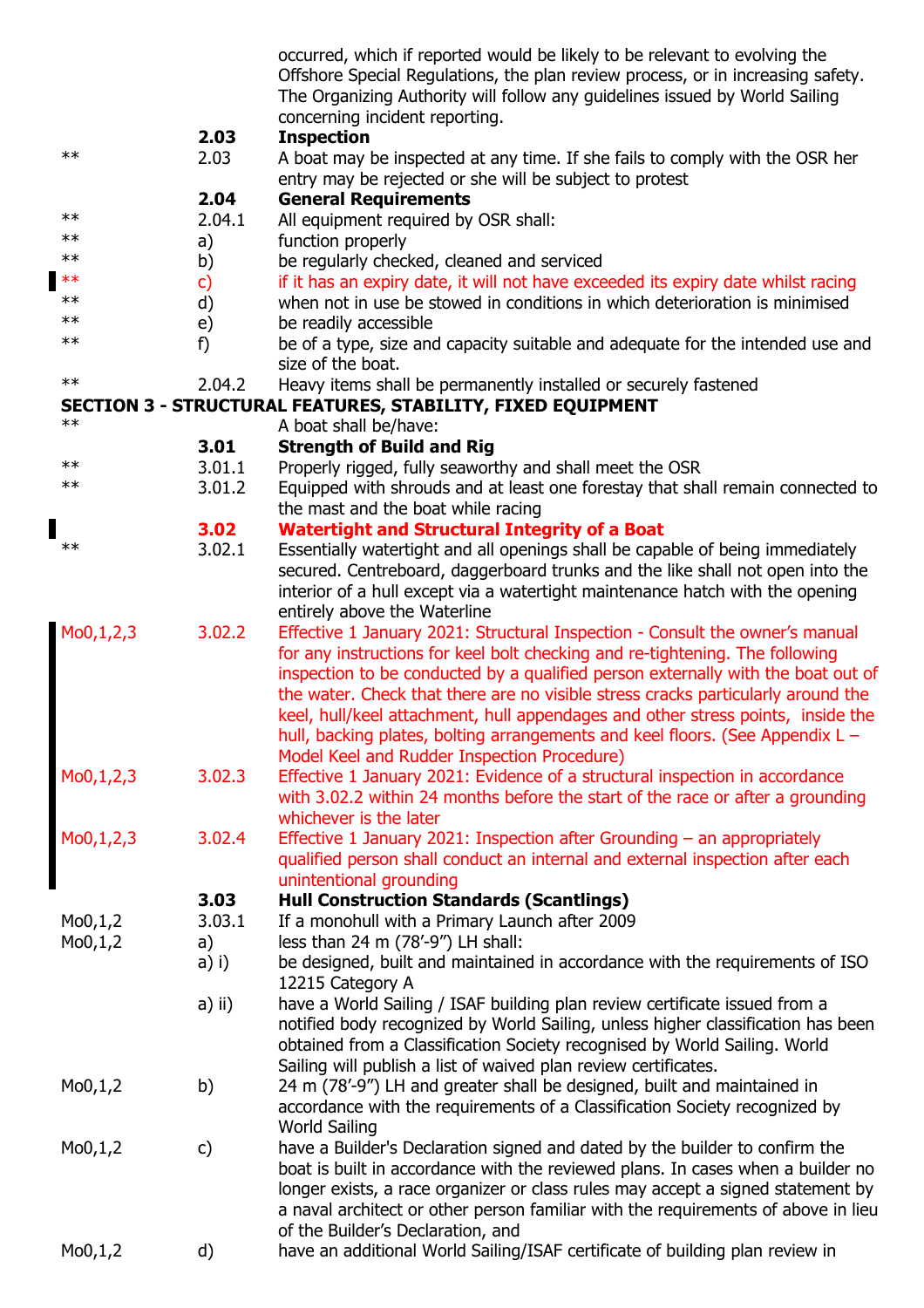|                 |        | accordance with a) or b) and c) above for any significant repair of modification                                                                                       |
|-----------------|--------|------------------------------------------------------------------------------------------------------------------------------------------------------------------------|
| MoMu0,1,2       | 3.03.2 | to the hull, deck, coachroof, keel or appendages.<br>A monohull with Primary Launch between 1987 and 2010, and all multihulls,                                         |
|                 |        | shall have been designed, built, maintained, modified or repaired in accordance                                                                                        |
|                 |        | with the requirements of:                                                                                                                                              |
| Mo0,1,2         | a)     | OSR 3.03.1, or                                                                                                                                                         |
| Mo0,1,2         | b)     | the ABS Guide for Building and Classing Offshore Yachts and have on board                                                                                              |
|                 |        | either an ABS certificate of plan approval, or written statements signed by the                                                                                        |
|                 |        | designer and builder confirming that they have respectively designed and built                                                                                         |
|                 |        | the boat in accordance with the ABS Guide, or                                                                                                                          |
| MoMu0,1,2       | c)     | the EC Recreational Craft Directive for Category A having obtained the CE                                                                                              |
|                 |        | mark, or                                                                                                                                                               |
| $M_0M_0,1,2$    | d)     | ISO 12215 Category A, with written statements signed by the designer and                                                                                               |
|                 |        | builder confirming that they have respectively designed and built the boat in                                                                                          |
|                 |        | accordance with the ISO standard, and                                                                                                                                  |
| MoMu0,1,2       | e)     | have written statements or approvals in accordance with a), or b) or c) and d)                                                                                         |
|                 |        | above for all significant repairs or modifications to the hull, deck, coach roof,                                                                                      |
|                 |        | keel or appendages, on board, except                                                                                                                                   |
| MoMu0,1,2       | f)     | that a race organizer or class rules may accept, when that described in a), b),                                                                                        |
|                 |        | c), d) or e) above is not available, the signed statement by a naval architect or<br>other person familiar with the standards listed above that the boat fulfils these |
|                 |        | requirements                                                                                                                                                           |
|                 | 3.04   | <b>Stability - Monohulls</b>                                                                                                                                           |
| Mo0,1,2         | 3.04.1 | Able to demonstrate compliance with ISO 12217-2* design category A or                                                                                                  |
|                 |        | higher, either by EC Recreational Craft Directive certification having obtained                                                                                        |
|                 |        | the CE mark or the designer's declaration                                                                                                                              |
|                 |        | * The latest effective version of ISO 12217-2 should be used unless the boat                                                                                           |
|                 |        | was already designed to a previous version                                                                                                                             |
| Mo0,1,2,3       | 3.04.2 | Where compliance in accordance with 3.04.1 cannot be demonstrated, able to                                                                                             |
|                 |        | demonstrate either:                                                                                                                                                    |
| Mo0,1,2         | a)     | i a STIX value not less than 32; and                                                                                                                                   |
| Mo0,1,2         |        | ii AVS not less than $130 - 0.002*$ m, but always >= $100^{\circ}$ , (where "m" is the                                                                                 |
|                 |        | mass of the boat in the minimum operating condition as defined by ISO 12217-                                                                                           |
|                 |        | $2$ : and                                                                                                                                                              |
| Mo0,1,2         |        | iii a minimum righting energy $m*AGZ > 172000$ (where AGZ is the positive area                                                                                         |
|                 |        | under the righting lever curve in the minimum operating condition, expressed<br>in kg metre degrees from upright to AVS); or                                           |
| Extract Mo0     | b)     | Stability Index in ORC Rating System of not less than 120; or                                                                                                          |
| Extract Mo0,1   | C)     | IRC SSS Base value of not less than 35                                                                                                                                 |
| Mo <sub>0</sub> | 3.04.3 | Capable of self-righting from an inverted position with or without reasonable                                                                                          |
|                 |        | intervention from the crew and independent of the condition of the rig                                                                                                 |
|                 | 3.06   | <b>Exits - Monohulls</b>                                                                                                                                               |
| Mo0,1,2,3,4     | 3.06.1 | At least two exits if 8.5 m (28') LH and greater and with a Primary Launch after                                                                                       |
|                 |        | 1994. One exit shall be located forward of the foremost mast except where                                                                                              |
|                 |        | structural features prevent its installation                                                                                                                           |
| Mo0,1,2,3,4     | 3.06.2 | The following minimum clear hatch openings if First Launch after 2013:                                                                                                 |
| Mo0,1,2,3,4     | a)     | a circular hatch with diameter 450 mm (18"); or                                                                                                                        |
| Mo0,1,2,3,4     | b)     | any other shape with minimum dimension of 380 mm (15") and minimum area                                                                                                |
|                 |        | of $0.18 \text{ m}^2$ (1.9 ft <sup>2</sup> ) (see figure 1)                                                                                                            |
| Mo0,1,2,3,4     |        | 380                                                                                                                                                                    |



**Figure 1 - Measurements of Minimum Clear Opening 3.08 Hatches & Companionways**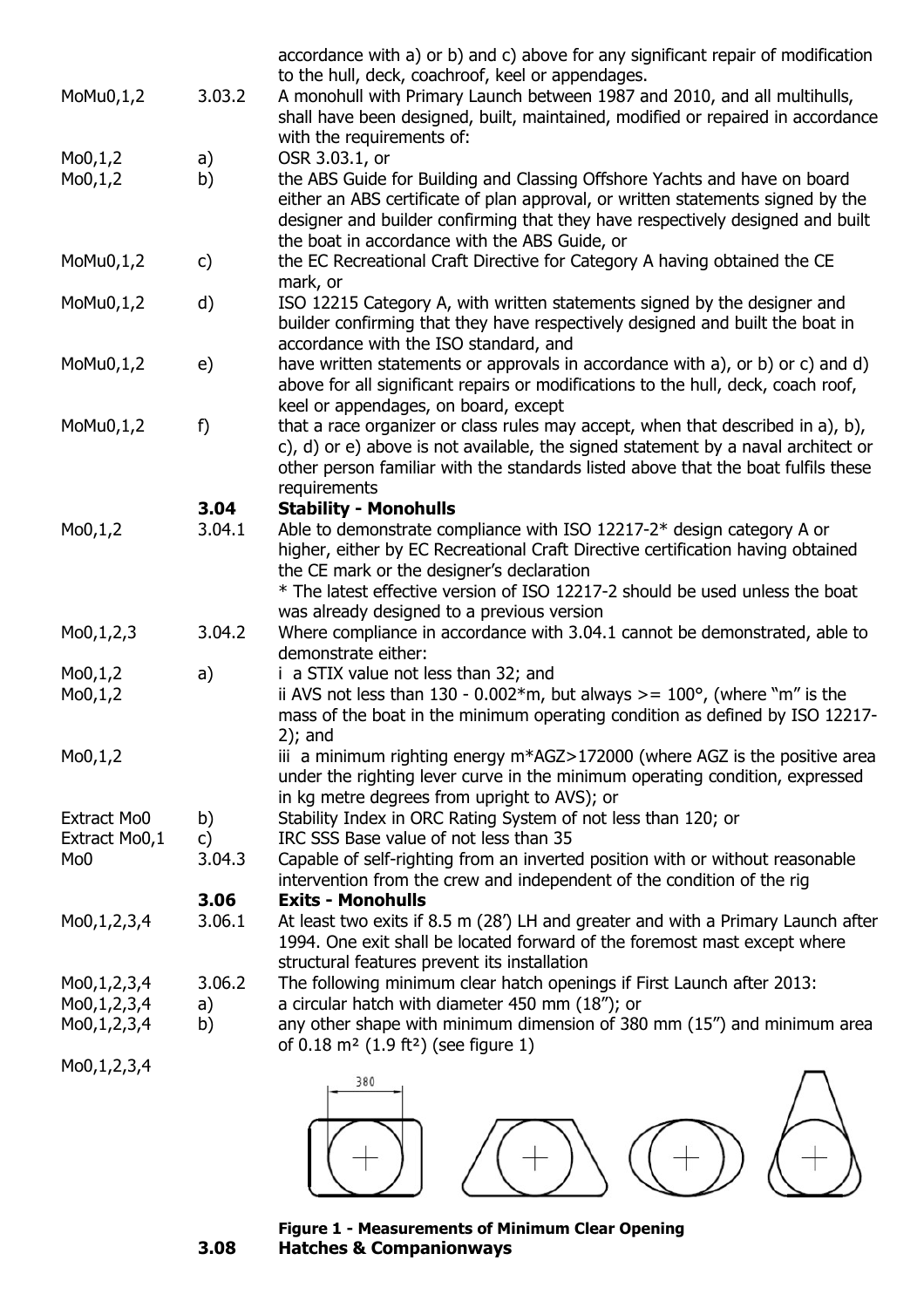| $**$                      | 3.08.1 | Hatch covers forward of the maximum beam station shall not open toward the<br>interior of the boat, except hatches in the side of a coachroof or ports having<br>an area of less than $0.071$ m <sup>2</sup> (110 in <sup>2</sup> ) |
|---------------------------|--------|-------------------------------------------------------------------------------------------------------------------------------------------------------------------------------------------------------------------------------------|
| $\ast\ast$                | 3.08.2 | A hatch, including a hatch over a locker shall be:                                                                                                                                                                                  |
| $\ast\ast$                | a)     | permanently attached and capable of being firmly shut immediately and                                                                                                                                                               |
|                           |        | remaining firmly shut in a 180° capsize<br>above the water when the boat is heeled 90°                                                                                                                                              |
| Mo0,1,2,3,4               | b)     | A boat may have a maximum of two hatches on each side of centerline that do                                                                                                                                                         |
| Mo0,1,2,3,4               |        | not conform to the requirement in b), provided that the opening of each is less<br>than $0.071^2$ m (110 in <sup>2</sup> )                                                                                                          |
|                           | 3.08.3 | Hatches not conforming with 3.08.1 and 3.08.2 shall be clearly labelled and<br>used in accordance with the following instruction "NOT TO BE OPENED AT<br>SEA"                                                                       |
| $\ast\ast$                | 3.08.4 | Companionway hatches:                                                                                                                                                                                                               |
| $\ast\ast$                | a)     | fitted with a strong securing arrangement which shall be operable from the                                                                                                                                                          |
|                           |        | exterior and interior even when the boat is inverted                                                                                                                                                                                |
| $\ast\ast$                | b)     | blocking devices:                                                                                                                                                                                                                   |
| $***$                     |        | capable of being retained in position with the hatch open or shut                                                                                                                                                                   |
| $\ast\ast$                | ij.    | secured to the boat (e.g. by lanyard) for the duration of the race                                                                                                                                                                  |
| $**$                      | iii    | permit exit in the event of inversion                                                                                                                                                                                               |
| Mo0,1,2,3,4               | 3.08.5 | if a monohull with Open Cockpit(s):                                                                                                                                                                                                 |
|                           | 3.08.5 | a companionway sill that does not extend below the local sheerline; or                                                                                                                                                              |
| Mo0,1,2,3,4               | a)     |                                                                                                                                                                                                                                     |
| Mo0,1,2,3,4               | b)     | a companionway in full compliance with ISO 11812 category A                                                                                                                                                                         |
| Mo0,1,2,3,4               | 3.08.6 | if a monohull with Contained Cockpit(s) where the companionway extends                                                                                                                                                              |
|                           |        | below the local sheerline, panels capable of blocking the companionway up to                                                                                                                                                        |
|                           |        | the level of the local sheerline whilst giving access to the interior.                                                                                                                                                              |
|                           | 3.09   | <b>Cockpits</b>                                                                                                                                                                                                                     |
| $\ast\ast$                | 3.09.1 | Cockpits that self-drain quickly by gravity at all angles of heel and are                                                                                                                                                           |
|                           |        | permanently incorporated as an integral part of the boat                                                                                                                                                                            |
| $\ast\ast$                | 3.09.2 | A cockpit sole at least 2% LWL above the waterline (or in IMS boats with First                                                                                                                                                      |
|                           |        | Launch before 2003, at least 2% L above the waterline)                                                                                                                                                                              |
| $\ast\ast$                | 3.09.3 | A bow, lateral, central or stern well is a cockpit for the purposes of OSR 3.09                                                                                                                                                     |
| **                        | 3.09.4 | <b>Cockpit Volume</b>                                                                                                                                                                                                               |
| $\ast\ast$                |        | The maximum combined volume below lowest coamings of all contained<br>cockpits shall be:                                                                                                                                            |
| <b>Extract</b><br>MoMu0,1 | a)     | primary launch before April 1992: 6% (LWL x maximum beam x freeboard<br>abreast the cockpit)                                                                                                                                        |
| $**$                      | b)     | primary launch after March 1992 as above for the appropriate category except                                                                                                                                                        |
|                           |        | that "lowest coamings" shall not include any aft of the FA station and no                                                                                                                                                           |
|                           |        | extension of a cockpit aft of the working deck shall be included in calculation of                                                                                                                                                  |
|                           |        | cockpit volume                                                                                                                                                                                                                      |
|                           | 3.09.5 | <b>Cockpit Drains</b>                                                                                                                                                                                                               |
| $\ast\ast$                |        | Cockpit drain cross section area of unobstructed openings (after allowance for<br>screens if fitted) shall be at least that of:                                                                                                     |
| $\ast\ast$                | a)     | 2 x 25 mm (1") diameter or equivalent for a boat less than 8.5 m (28') LH                                                                                                                                                           |
| $\ast\ast$                | b)     | 4 x 20 mm (3/4") diameter or equivalent for a boat 8.5 m (28") LH or greater                                                                                                                                                        |
|                           | 3.10   | <b>Sea Cocks or Valves</b>                                                                                                                                                                                                          |
| $\ast\ast$                | 3.10   | Permanently installed sea cocks or valves on all through-hull openings below                                                                                                                                                        |
|                           |        | the waterline except for integral deck scuppers and instrument through-hulls                                                                                                                                                        |
|                           | 3.11   | <b>Sheet Winches</b>                                                                                                                                                                                                                |
| $\ast\ast$                | 3.11   | Sheet winches mounted in such a way that an operator is not required to be<br>substantially below deck                                                                                                                              |
|                           | 3.12   | <b>Mast Step</b>                                                                                                                                                                                                                    |
| $**$                      | 3.12   | The heel of a keel stepped mast securely fastened to the mast step or                                                                                                                                                               |
|                           |        | adjoining structure                                                                                                                                                                                                                 |
|                           | 3.13   | <b>Watertight Bulkheads</b>                                                                                                                                                                                                         |
| Mo0Mu0,1,2,3,             | 3.13.1 | Either a watertight "crash" bulkhead within 15% of LH from the bow and abaft                                                                                                                                                        |
| 4                         |        | the forward end of LWL, or permanently installed closed-cell foam buoyancy                                                                                                                                                          |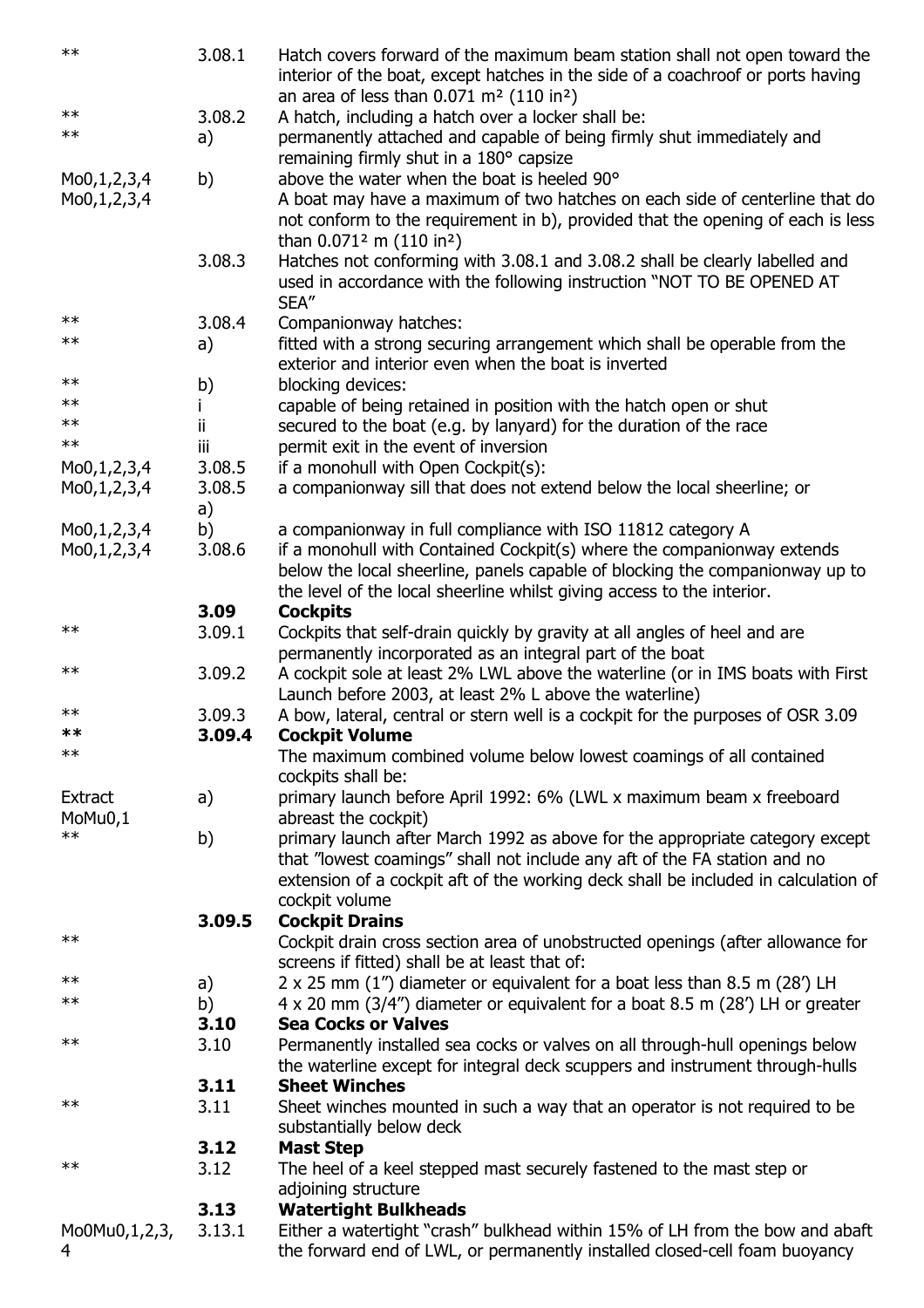|                 |               | effectively filling the forward 30% LH of the hull                                 |
|-----------------|---------------|------------------------------------------------------------------------------------|
| Mo0Mu0,1,2,3,   | 3.13.2        | Any required watertight bulkhead to be strongly built to take a full head of       |
| 4               |               | water pressure without allowing any leakage into the adjacent compartment          |
| Mo <sub>0</sub> | 3.13.3        | At least two watertight transverse main bulkheads in addition to any bulkheads     |
|                 |               | positioned within the forward and aft 15% of LH                                    |
| Mo <sub>0</sub> | 3.13.4        | Outside deck access for inspection and pumping shall be provided to every          |
|                 |               | watertight compartment terminated by a hull section bulkhead, except that          |
|                 |               | deck access to extreme end "crash" compartments is not required                    |
| Mo <sub>0</sub> | 3.13.5        | An access hatch in every required watertight bulkhead (except a "crash"            |
|                 |               | bulkhead). The access hatch shall have means of watertight closure                 |
|                 |               | permanently attached to the main panel, or lid, or cover of the hatch. The         |
|                 |               | closure shall not require tools to operate                                         |
|                 | 3.14          | <b>Pulpits, Stanchions, Lifelines</b>                                              |
| $\ast\ast$      | 3.14.1        | The perimeter of the deck surrounded by system of lifelines and pulpits as         |
|                 |               | follows:                                                                           |
| $\ast\ast$      | a)            | Continuous lifelines fixed only at (or near) the bow and stern. However a gate     |
|                 |               | on each side of a boat is permitted. Except at its end fittings and at gates, the  |
|                 |               | movement of a lifeline in a fore-and-aft direction shall not be constrained.       |
|                 |               | Temporary sleeving shall not modify tension in the lifeline.                       |
| $\ast\ast$      | b)            | Minimum heights of lifelines and pulpit rails above the working deck and           |
|                 |               | vertical openings:                                                                 |
| $**$            | j.            | upper: 600 mm (24")                                                                |
| $**$            | ii            | intermediate: 230 mm (9")                                                          |
| $**$            | iii           | vertical opening: no greater than 380 mm (15") except that on a boat with a        |
|                 |               | Primary Launch before 1993 where it shall be no greater than 560 mm (22")          |
| $\ast\ast$      | $\mathsf{c})$ | Lifelines permanently supported at intervals of not more than 2.2 m $(7'-2)$ 1/2") |
|                 |               | and shall not pass outboard of supporting stanchions                               |
| $\ast\ast$      | d)            | Pulpit and stanchion bases permanently installed with pulpits and stanchions       |
|                 |               | mechanically retained in their bases                                               |
| $\ast\ast$      | e)            | The outside of pulpit and stanchion base tubes no further inboard from the         |
|                 |               | edge of the working deck than 5% of maximum beam or 150 mm (6"),                   |
|                 |               | whichever is greater, nor further outboard than the edge of the working deck       |
| $\ast\ast$      | f)            | Stanchions straight and vertical except that:                                      |
| $***$           |               | within the first 50 mm (2") from the deck, stanchions shall not be displaced       |
|                 |               | horizontally from the point at which they emerge from the deck or stanchion        |
|                 |               | base by more than $10 \text{ mm}$ (3/8")                                           |
| $***$           | ij.           | stanchions may be angled to not more than 10° from vertical at any point           |
| $\ast\ast$      |               | above 50 mm (2") from the deck                                                     |
|                 | g)            | A bow pulpit may be open provided the opening between the pulpit and any           |
| $\ast\ast$      |               | part of the boat does not exceed 360 mm (14")                                      |
|                 |               |                                                                                    |



#### **Figure 2 - Diagram Showing Pulpit Opening**

\*\* h) Lifelines may terminate at or pass through adequately braced stanchions set inside and overlapping the bow pulpit

\*\* i) When a deflecting force of 4 kg (8.8 #) is applied to a lifeline at the mid-point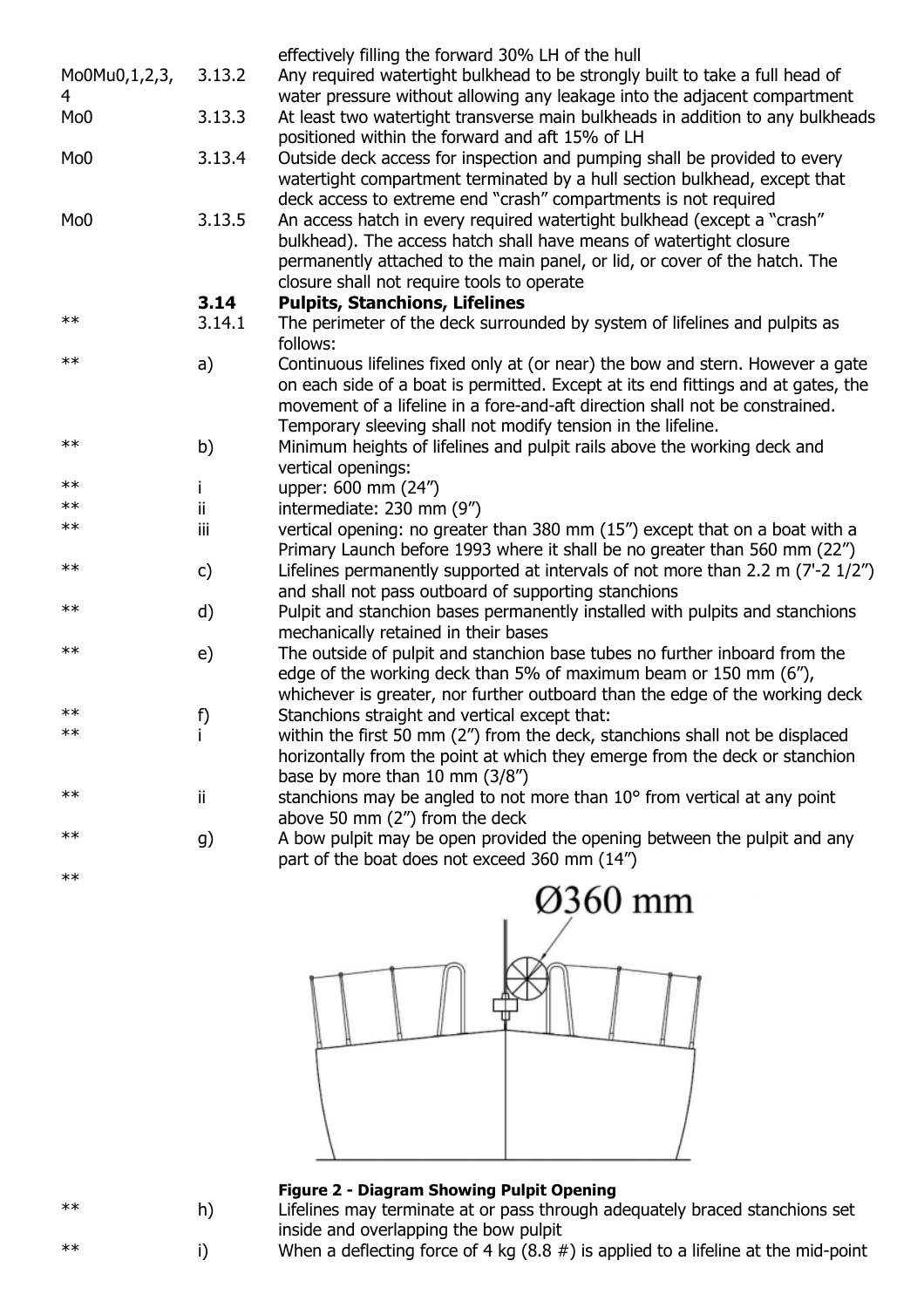|                          |                      |                                                                      | of the longest span between supports that are aft of the mast, the deflection     |                                                                                  |
|--------------------------|----------------------|----------------------------------------------------------------------|-----------------------------------------------------------------------------------|----------------------------------------------------------------------------------|
|                          |                      | shall not exceed:                                                    |                                                                                   |                                                                                  |
| $**$<br>$***$            | i.                   | 50 mm (2") for an upper or single lifeline                           |                                                                                   |                                                                                  |
|                          | ii.<br>3.14.3        | 120 mm $(4\frac{3}{4})$ for an intermediate lifeline<br>Spare number |                                                                                   |                                                                                  |
|                          | 3.14.4               | Spare number                                                         |                                                                                   |                                                                                  |
|                          | 3,14.5               | Spare number                                                         |                                                                                   |                                                                                  |
|                          | 3.14.6               | <b>Lifeline Specifications</b>                                       |                                                                                   |                                                                                  |
| Mo0,1,2,3                | 3.14.6               | Lifelines of stranded stainless steel wire                           |                                                                                   |                                                                                  |
|                          | a)                   |                                                                      |                                                                                   |                                                                                  |
| $\ast\ast$               | 3.14.6<br>b)         |                                                                      | The minimum diameter is specified in table 8 below                                |                                                                                  |
| $\ast\ast$               | 3.14.6               |                                                                      | Stainless steel lifelines shall be uncoated and used without close-fitting        |                                                                                  |
|                          | $\mathsf{c}$         | removed for inspection.                                              | sleeving, however, temporary sleeving may be fitted provided it is regularly      |                                                                                  |
| $***$                    | 3.14.6               |                                                                      | A lanyard of synthetic rope may be used to secure lifelines provided the gap it   |                                                                                  |
|                          | d)                   |                                                                      | closes does not exceed 100 mm (4"). This lanyard shall be replaced annually       |                                                                                  |
| $\ast\ast$               | 3.14.6               |                                                                      | All components of the lifeline enclosure system shall have a breaking strength    |                                                                                  |
|                          | e)                   | no less than the lifeline                                            |                                                                                   |                                                                                  |
|                          | LH.                  |                                                                      | Wire Min. lifeline HMPE rope (Single braid)                                       | HMPE Core (Braid on                                                              |
|                          |                      | diameter                                                             | min. lifeline diameter                                                            | braid) min. lifeline<br>diameter                                                 |
|                          | under<br>8.5m(28')   | 3mm(1/8")                                                            | 4mm (5/32")                                                                       | 4mm (5/32")                                                                      |
|                          | $8.5m -$<br>13m      | 4mm(5/32")                                                           | 5mm $(3/16")$                                                                     | 5mm (3/16")                                                                      |
|                          | over 13m<br>(42' 8") | 5mm $(3/16")$                                                        | 5mm $(3/16")$                                                                     | 5mm (3/16")                                                                      |
|                          | 3.17                 | <b>Toe Rail or Foot - Stop</b>                                       |                                                                                   |                                                                                  |
| M <sub>0</sub> , 1, 2, 3 | 3.17.1               |                                                                      | Permanently installed toe rail of minimum height 25 mm (1"), located as close     |                                                                                  |
|                          |                      | mast                                                                 | as practicable to the stanchion bases, around the foredeck from abreast the       |                                                                                  |
| Mo0,1,2,3                | 3.17.2               |                                                                      | An additional lifeline of between 25-50 mm (1-2") high is permitted in lieu of a  |                                                                                  |
|                          |                      |                                                                      | toe rail on a boat with Primary Launch before 1984.                               |                                                                                  |
|                          | 3.18                 | <b>Toilet</b>                                                        |                                                                                   |                                                                                  |
| $M_0M_0,1,2$             | 3.18.1               | Permanently installed toilet                                         |                                                                                   |                                                                                  |
|                          | 3.19                 | <b>Bunks</b>                                                         |                                                                                   |                                                                                  |
| MoMu0                    | 3.19.1               |                                                                      | Permanently installed bunk for each crewmember                                    |                                                                                  |
|                          | 3.20                 | <b>Cooking Facilities</b>                                            |                                                                                   |                                                                                  |
| MoMu0,1,2,3              | 3.20                 |                                                                      | Permanently installed cooking stove, capable of being operated safely at sea,     |                                                                                  |
|                          |                      | with fuel shutoff control                                            |                                                                                   |                                                                                  |
|                          | 3.21<br>3.21.1       | <b>Drinking Water Tanks</b>                                          | <b>Drinking Water Tanks &amp; Drinking Water</b>                                  |                                                                                  |
| MoMu0                    | 3.21.1               |                                                                      |                                                                                   | Permanently installed delivery pump and water tanks dividing the water supply    |
|                          | a)                   | into at least three compartments                                     |                                                                                   |                                                                                  |
|                          | 3.21.2               | <b>Drinking Water</b>                                                |                                                                                   |                                                                                  |
| MoMu0                    | 3.21.2               |                                                                      | Equipment (which may include watermakers and tanks containing water)              |                                                                                  |
|                          | a)                   |                                                                      | permanently installed to provide at least 3 I (0.8 US Gal) of drinking water per  |                                                                                  |
|                          |                      |                                                                      | person per day for the likely duration of the voyage                              |                                                                                  |
|                          | 3.21.3               | <b>Emergency Drinking Water</b>                                      |                                                                                   |                                                                                  |
| MoMu0                    | 3.21.3               |                                                                      | in the absence of a power driven watermaker, at least $11(0.26$ US Gal) per       |                                                                                  |
|                          | b)                   |                                                                      | person per day in at least two separate containers shall be provided for the      |                                                                                  |
|                          |                      | expected duration of the voyage                                      |                                                                                   |                                                                                  |
| MoMu0                    | 3.21.3               |                                                                      | when a power-driven watermaker is on board, at least 500 ml (0.13 US Gal)         |                                                                                  |
|                          | C)                   |                                                                      |                                                                                   | per person per day in at least two separate containers shall be provided for the |
|                          |                      | expected duration of the voyage                                      |                                                                                   |                                                                                  |
| MoMu0                    | 3.21.3               |                                                                      | facilities shall be provided to collect rainwater for drinking purposes including |                                                                                  |
|                          | d)<br>3.22           | when dismasted<br><b>Hand Holds</b>                                  |                                                                                   |                                                                                  |
|                          |                      |                                                                      |                                                                                   |                                                                                  |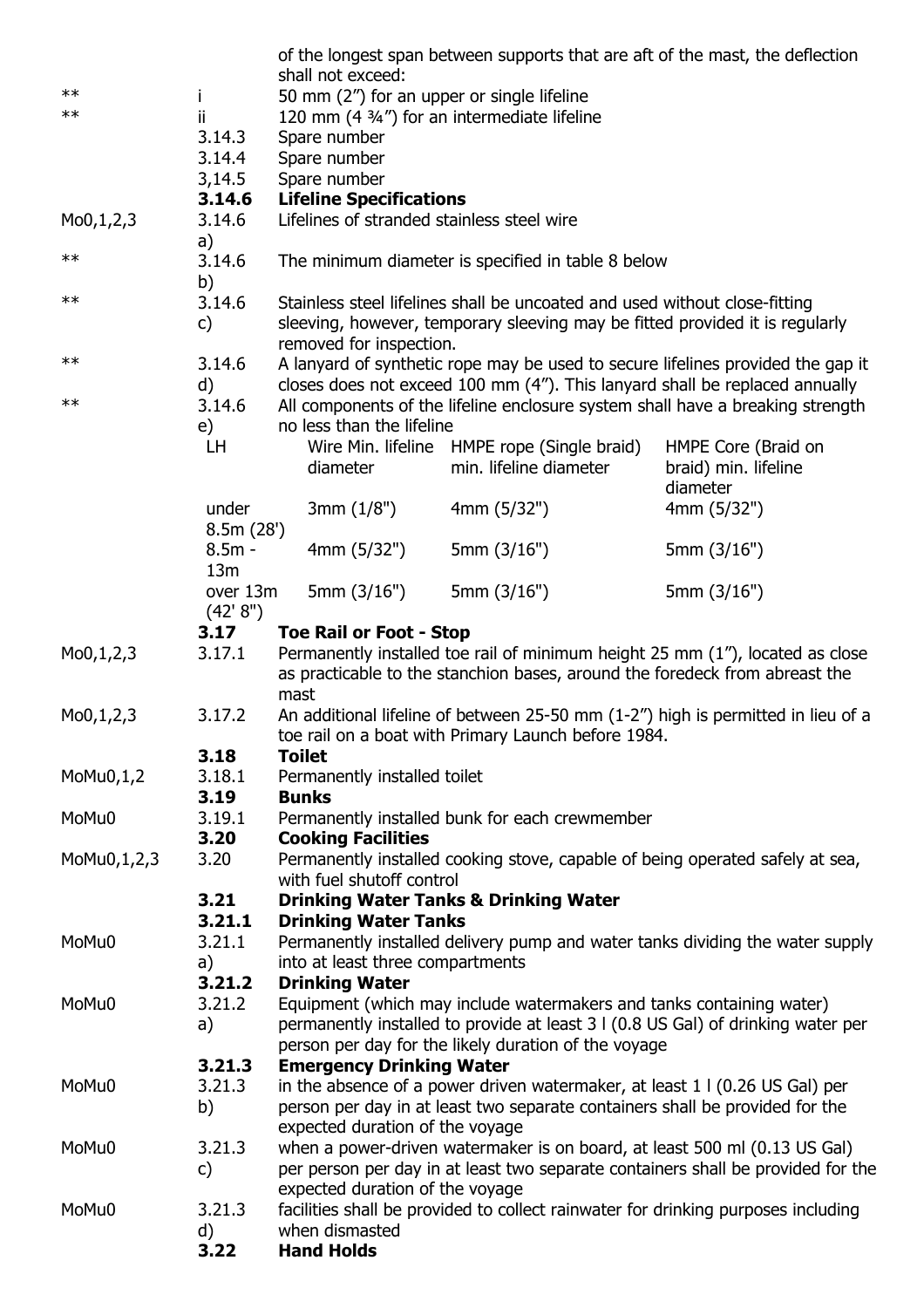| $**$            | 3.22    | Adequate hand holds fitted below deck                                                          |
|-----------------|---------|------------------------------------------------------------------------------------------------|
|                 | 3.23    | <b>Bilge Pumps and Buckets</b>                                                                 |
| $**$            | 3.23.1  | two strong buckets, each with a lanyard and of at least 9 I (2.4 US Gal)                       |
|                 | a)      | capacity                                                                                       |
| Mo0,1,2         | 3.23.1  | two permanently installed manual bilge pumps, one operable from above, the                     |
|                 | b)      | other from below deck                                                                          |
| $**$            | 3.23.2  | All required permanently installed bilge pumps shall be operable with all cockpit              |
|                 |         | seats, hatches and companionways shut and with permanently installed                           |
|                 |         | discharge pipe(s) of sufficient capacity                                                       |
| $\ast\ast$      | 3.23.3  | Bilge pumps shall not be connected to cockpit drains and shall not discharge                   |
|                 |         | into a Closed Cockpit                                                                          |
| $**$            | 3.23.4  | Bilge pumps shall be readily accessible for maintenance and for clearing out                   |
|                 |         | debris                                                                                         |
| $**$            | 3.23.5  | All removable bilge pump handles retained by a lanyard                                         |
|                 | 3.24    | <b>Compass</b>                                                                                 |
| MoMu0,1,2,3     | 3.24a)  | Marine magnetic compass capable of being used as a steering compass:                           |
| MoMu0,1,2,3,4   | 3.24 b) | Permanently installed marine magnetic steering compass, independent of any                     |
|                 |         | power supply, correctly adjusted with deviation card                                           |
| MoMu0,1,2,3     | 3.24 c) | a second compass which may be hand-held and/or electronic                                      |
|                 | 3.25    | Halyards.                                                                                      |
| $***$           | 3.25a)  | A minimum of two halyards, each capable of hoisting a sail, on each mast                       |
| MoMu0, 1, 2, 3  | 3.25 b) | No halyard shall be locked, lashed or otherwise secured to the mast in a way                   |
|                 |         | that requires a person to go aloft in order to lower a sail in a controlled                    |
|                 |         | manner, except for a headsail in use with a furling device.                                    |
|                 |         |                                                                                                |
|                 | 3.26    | <b>Bow Fairlead</b>                                                                            |
| Mo <sub>0</sub> | 3.26    | Bow fairlead, closed or closable and a cleat or securing arrangement, suitable                 |
|                 |         | for towing, permanently installed                                                              |
|                 | 3.27    | <b>Navigation Lights</b>                                                                       |
|                 | 3.27.1  | that conform to the International Regulations for Preventing Collisions at Sea                 |
|                 |         | (Part C and Technical Annex I) and shall be exhibited as required by those                     |
| $***$           |         | regulations.                                                                                   |
|                 | 3.27.2  | mounted above sheerline and so that they will not be masked by sails or the                    |
|                 | 3.27.3  | heeling of the boat<br>reserve lights having the same specifications as above, and that can be |
| MoMu0,1,2,3     |         | powered independently                                                                          |
| $***$           | 3.27.4  | spare bulbs (not required for LED)                                                             |
|                 | 3.28    | <b>Engines, Generators, Fuel</b>                                                               |
|                 | 3.28.1  | <b>Propulsion Engines</b>                                                                      |
| $***$           | 3.28.1  | engines and associated systems installed in accordance with their                              |
|                 | a)      | manufacturers' guidelines and suitable for the size and intended use of the                    |
|                 |         | boat                                                                                           |
| MoMu0,1,2,3     | 3.28.1  | an engine which provides a minimum speed in knots of $(1.8 \times \sqrt{LWL})$ in              |
|                 | b)      | metres) or ( $\sqrt{}$ LWL in feet)                                                            |
| Mo0,1,2Mu0      | 3.28.1  | inboard engine                                                                                 |
|                 | c)      |                                                                                                |
| $***$           | 3.28.1  | an inboard combustion engine shall have a permanently installed exhaust,                       |
|                 | d)      | cooling system, fuel supply, fuel tank(s) and shall have adequate heavy                        |
|                 |         | weather protection                                                                             |
| $***$           | 3.28.1  | an inboard electrical engine, when fitted, shall be provided with a permanently                |
|                 | e)      | installed power supply, adequate heavy weather protection and have an engine                   |
|                 |         | control system.                                                                                |
|                 | 3.28.2  | <b>Generator</b>                                                                               |
| $***$           | 3.28.2  | If an optional generator separate from the propulsion engine is carried, it shall              |
|                 |         |                                                                                                |
|                 |         | be installed in accordance with the manufacturer's guidelines                                  |
|                 | 3.28.3  | <b>Liquid Fuel Systems</b>                                                                     |
| MoMu0,1,2,3     | 3.28.3  | All fuel tanks for storage of liquid fuels shall be rigid (but may have                        |
|                 | a)      | permanently installed flexible linings) and shall have a shutoff valve                         |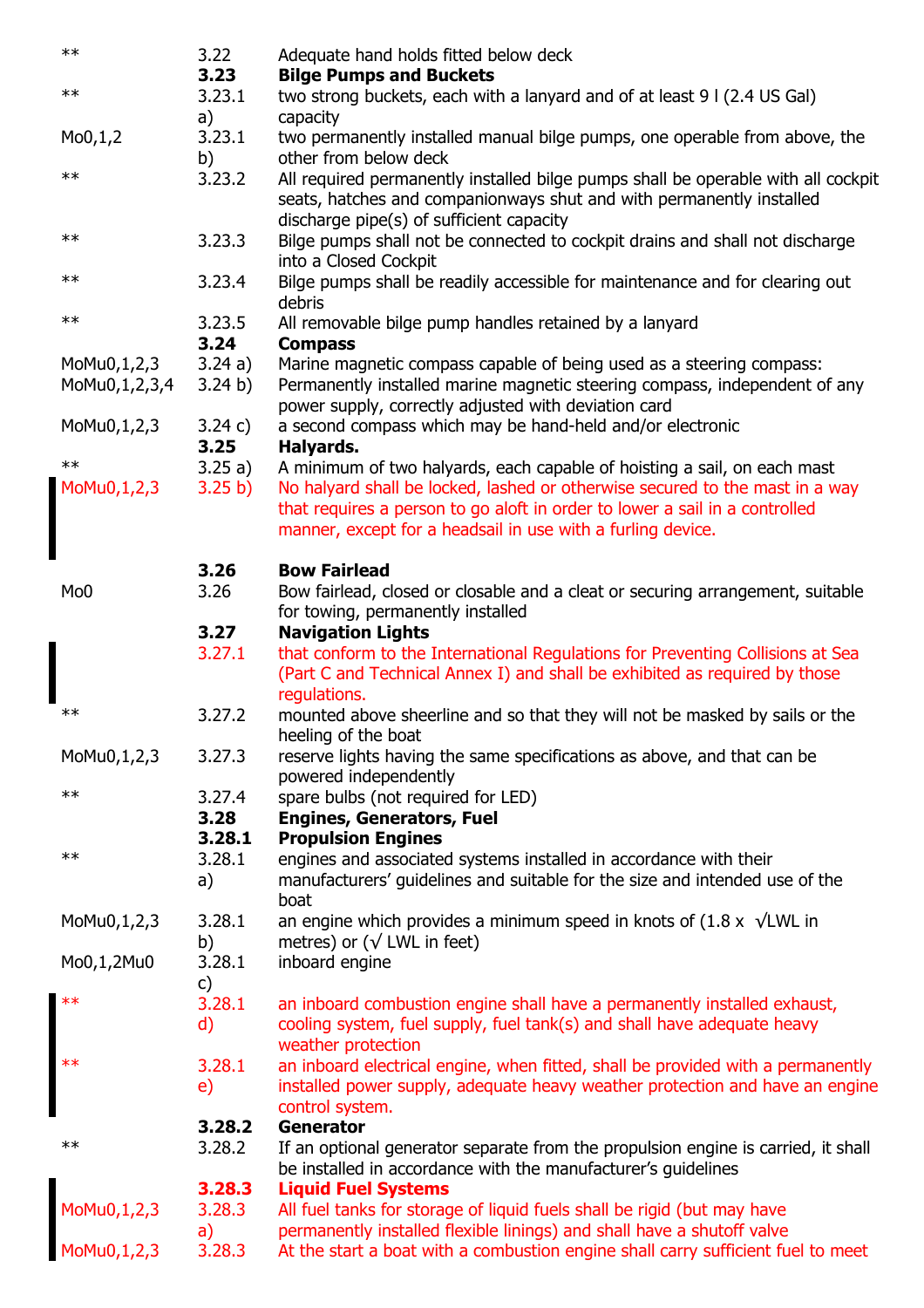|             | b)      | charging requirements for the duration of the race and to motor at the above<br>minimum speed for at least 5 hours |
|-------------|---------|--------------------------------------------------------------------------------------------------------------------|
|             | 3.28.4  | <b>Battery Systems</b>                                                                                             |
| MoMu0,1,2,3 | 3.28.4  | a dedicated engine/generator starting battery when an electric starter is the                                      |
|             | a)      | only method for starting the engine and/or separate generator                                                      |
| $**$        | 3.28.4  | batteries installed after 2011 shall be of the sealed type from which liquid                                       |
|             | b)      | electrolyte cannot escape                                                                                          |
| $\ast\ast$  | 3.28.4  | At the start a boat with an electric engine shall carry sufficient capacity to meet                                |
|             | C)      | electrical requirements for the duration of the race and to motor at the above                                     |
|             |         | minimum speed for at least 5 hours                                                                                 |
|             | 3.29    | <b>Communications Equipment, GPS, Radar, AIS</b>                                                                   |
| MoMu0,1,2,3 | 3.29.1  | a marine radio transceiver with an emergency antenna when the regular                                              |
|             |         | antenna depends upon the mast                                                                                      |
| MoMu0,1,2,3 | 3.29.2  | if the marine radio transceiver is a VHF:                                                                          |
| MoMu0,1,2,3 | 3.29.2  | a minimum rated output power of 25 W                                                                               |
|             | a)      |                                                                                                                    |
| MoMu0,1,2   | 3.29.2  | a masthead antenna not less than 38 cm (15") in length and co-axial feeder                                         |
|             | b)      | cable with not more than 40% power loss                                                                            |
| MoMu1,2,3   | 3.29.2  | be DSC capable if installed after 2015                                                                             |
|             | C)      |                                                                                                                    |
| MoMu1,2,3   | 3.29.2  | DSC capable VHF transceivers shall be programmed with an assigned MMSI                                             |
|             | d)      | (unique to the boat), be connected to a GPS receiver and be capable of making                                      |
|             |         | distress alert calls as well as sending and receiving a DSC position report with                                   |
|             |         | another DSC equipped station                                                                                       |
| MoMu0       | 3.29.2  | a marine VHF DSC radio covering all international and US marine channels and                                       |
|             | e)      | meeting ITU class D                                                                                                |
| MoMu0       | 3.29.3  | at least two hand-held satellite telephones, watertight or with waterproof                                         |
|             | a)      | covers and internal batteries. When not in use each to be stowed in a grab bag                                     |
|             |         | (see OSR 4.21)                                                                                                     |
| MoMu0       | 3.29.4  | at least two hand-held marine VHF transceivers each with min 5 W output                                            |
|             |         | power, watertight or with waterproof covers. When not in use to be stowed in                                       |
| $**$        | 3.29.6  | a grab bag (see OSR 4.21)<br>a second radio receiver, which may be the handheld VHF in 3.29.5 above,               |
|             |         | capable of receiving weather bulletins                                                                             |
| MoMu0       | 3.29.7  | a direction-finding radio receiver operating on 121.5 MHz to take a bearing on                                     |
|             |         | a PLB or EPIRB, or an alternative device for crew overboard location when each                                     |
|             |         | crew member has an appropriate personal unit (see OSR 4.22.1);                                                     |
| MoMu0       | 3.29.9  | a Standard-C satellite terminal (GMDSS) shall be permanently installed and                                         |
|             |         | permanently powered up for the duration of the race and for which the race                                         |
|             |         | committee shall have polling authority.                                                                            |
| MoMu0       | 3.29.10 | an MF/HF marine SSB transceiver (GMDSS/DSC) with at least 125 W                                                    |
|             |         | transmitter power and frequency range from at least 1.6 to 29.9 MHz with                                           |
|             |         | permanently installed antenna and earth.                                                                           |
| MoMu0       | 3.29.11 | an active radar set permanently installed either:                                                                  |
| MoMu0       | 3.29.11 | a pulse (magnetron) unit with not less than 4 kW PEP and an antenna unit with                                      |
|             | a)      | a maximum dimension not less than 533 mm; or                                                                       |
| MoMu0       | 3.29.11 | a frequency modulated continuous wave (FMCW) Broadband Radar™ unit. The                                            |
|             | b)      | radar antenna unit shall remain essentially horizontal when the boat is heeled                                     |
|             |         | and at least 7 m (23') above the water. Installations in place before January                                      |
|             |         | 2006 shall comply as closely as possible with OSR 3.29.11 a).                                                      |
| Mo0,1,2,3   | 3.29.13 | an AIS Transponder which either:                                                                                   |
| Mu1,2,3     |         |                                                                                                                    |
| MoMu0,1,2,3 | 3.29.13 | shares the masthead VHF antenna via a low loss AIS antenna splitter; or                                            |
|             | a)      |                                                                                                                    |
| MoMu0,1,2,3 | 3.29.13 | has a dedicated AIS antenna not less than 38 cm (15") in length mounted with                                       |
|             | b)      | its base not less than 3 m (10') above the Waterline and co-axial feeder cable                                     |
|             |         | with not more than 40% power loss                                                                                  |
|             |         |                                                                                                                    |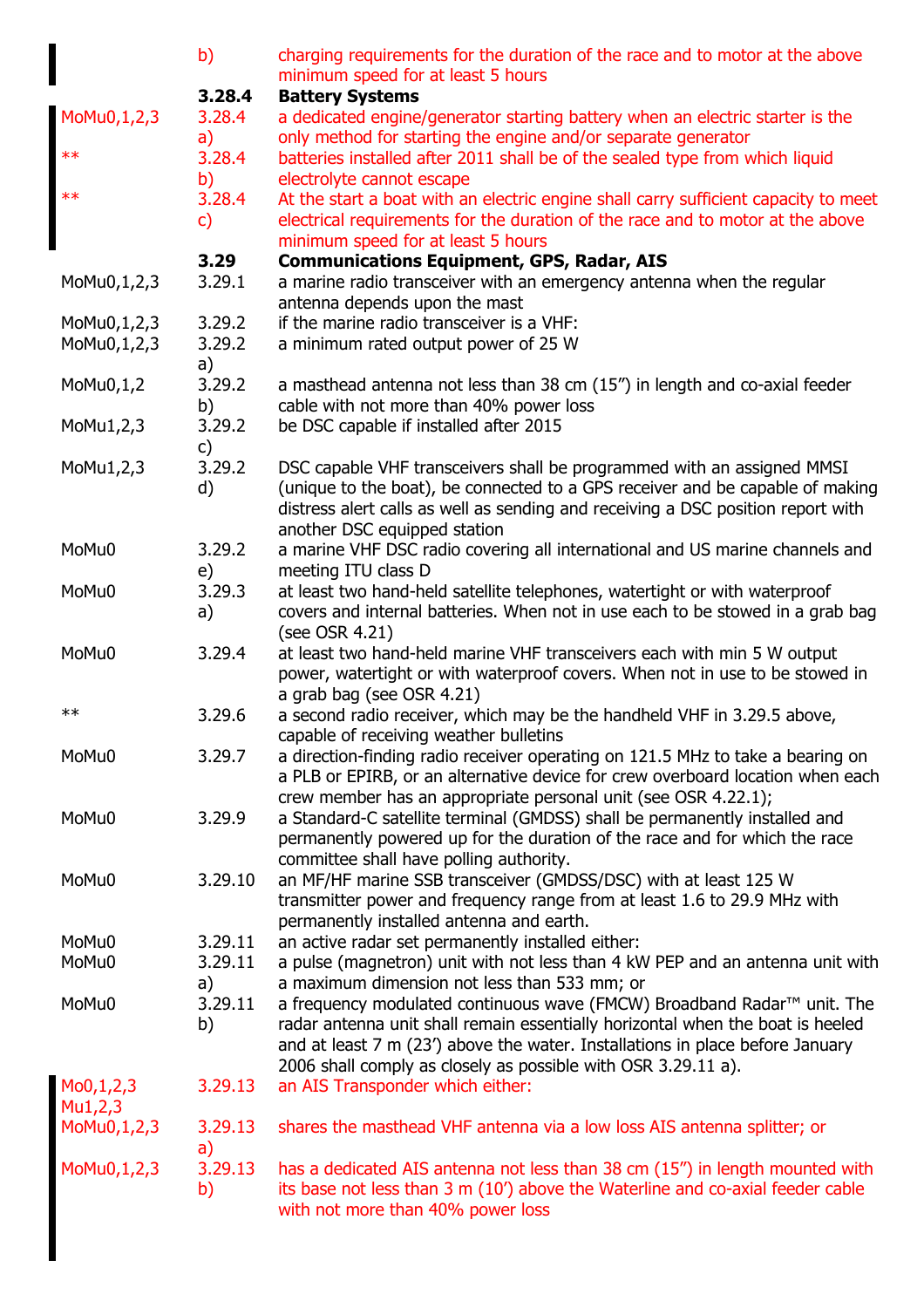# **SECTION 4 - PORTABLE EQUIPMENT**

|                           |        | A boat shall have:                                                                            |
|---------------------------|--------|-----------------------------------------------------------------------------------------------|
|                           | 4.01   | <b>Sail Letters &amp; Numbers</b>                                                             |
| $**$                      | 4.01.1 | Identification on sails which complies with RRS 77 and RRS Appendix G                         |
| MoMu0,1,2,3               | 4.01.2 | An alternative means of displaying identification as required under RRS                       |
|                           |        | Appendix G for a mainsail, to be displayed when none of the numbered sails                    |
|                           |        | are set                                                                                       |
|                           | 4.02   | <b>Search and Rescue Visibility</b>                                                           |
| MoMu0                     | 4.02.1 | A 4 $m2$ (43 ft <sup>2</sup> ) area of highly-visible pink, orange or yellow on the coachroof |
|                           |        | and/or deck                                                                                   |
|                           | 4.03   | <b>Soft Wood Plugs</b>                                                                        |
| $**$                      | 4.03   | A tapered soft wood plug stowed adjacent to every through-hull opening                        |
|                           | 4.04   | <b>Jackstays and Clipping Points</b>                                                          |
| MoMu0,1,2,3               | 4.04.1 | Permanently Installed fittings for jackstay ends and clipping points                          |
| MoMu0,1,2,3               | 4.04.2 | Jackstays which shall:                                                                        |
| MoMu0,1,2,3               | 4.04.2 | be independent on each side of the deck                                                       |
|                           | a)     |                                                                                               |
| MoMu0,1,2,3               | 4.04.2 | enable a crewmember to move readily between the working areas on deck and                     |
|                           | b)     | the cockpit(s) with the minimum of clipping and unclipping operations                         |
| MoMu0,1,2,3               | 4.04.2 | have a breaking strength of 2040 kg (4500#) and be uncoated and non-                          |
|                           |        | sleeved stainless steel $1 \times 19$ wire of minimum diameter 5 mm (3/16"),                  |
|                           | c)     |                                                                                               |
|                           |        | webbing or HMPE rope                                                                          |
| MoMu0,1,2,3               | 4.04.3 | Clipping points which shall:                                                                  |
| MoMu0,1,2,3               | 4.04.3 | be adjacent to stations such as the helm, sheet winches and masts, where                      |
|                           | a)     | crewmembers work                                                                              |
| MoMu0,1,2,3               | 4.04.3 | enable a crewmember to clip on before coming on deck and unclip after going                   |
|                           | b)     | below                                                                                         |
| MoMu0,1,2,3               | 4.04.3 | enable two-thirds of the crew to be simultaneously clipped on without                         |
|                           | c)     | depending on jackstays                                                                        |
|                           | 4.05   | <b>Fire Fighting Equipment</b>                                                                |
| $**$                      | 4.05.1 | A fire blanket adjacent to every cooking device with an open flame                            |
| MoMu0                     | 4.05.2 | 3 fire extinguishers, each with 2 kg of dry powder or equivalent, in different                |
|                           |        | parts of the boat, one system of which is to deal with fire in a machinery space              |
|                           | 4.06   | <b>Anchors</b>                                                                                |
| MoMu0                     | 4.06.1 | Anchors, chain and rope which comply with relevant class rules or the rules of                |
|                           |        | a recognised Classification Society (e.g. Lloyd's, DNV, etc.)                                 |
| MoMu <sub>1</sub> , $2,3$ | 4.06.2 | 2 un-modified anchors that meet the anchor manufacturer's recommendation                      |
|                           |        | based on the boat's dimensions with suitable combination of chain and rope,                   |
|                           |        | ready for immediate assembly, and ready for deployment within 5 minutes                       |
|                           |        | except that for a boat less than 8.5 m (28') LH there shall be 1 anchor                       |
|                           |        | meeting the same criteria.                                                                    |
|                           | 4.07   | <b>Flashlights and Searchlights</b>                                                           |
| $***$                     | 4.07.1 | Watertight lights with spare batteries and bulbs as follows:                                  |
| MoMu0,1,2,3               | 4.07.1 | a searchlight, suitable for searching for a person overboard at night and for                 |
|                           | a)     | collision avoidance                                                                           |
| MoMu0,1,2,3               | 4.07.1 | a flashlight in addition to 4.07 a)                                                           |
|                           | b)     |                                                                                               |
| MoMu0                     | 4.07.1 | a high-intensity heavy duty searchlight powered by the boat's batteries,                      |
|                           | d)     | instantly available for use on deck and in the cockpit                                        |
|                           | 4.08   | <b>First Aid Manual and First Aid Kit</b>                                                     |
| $***$                     | 4.08   | A First Aid Manual and First Aid Kit. The contents and storage of the First Aid               |
|                           |        | Kit shall reflect the likely conditions and duration of the passage, and the                  |
|                           |        |                                                                                               |
|                           |        | number of crew                                                                                |
|                           | 4.09   | <b>Foghorn</b>                                                                                |
| $***$                     | 4.09   | A foghorn                                                                                     |
|                           | 4.10   | <b>Radar Reflector</b>                                                                        |
| $***$                     | 4.10.1 | A passive radar reflector with:                                                               |
| $***$                     | 4.10.1 | octahedral circular plates of minimum diameter 30 cm (12"), or                                |
|                           | a)     |                                                                                               |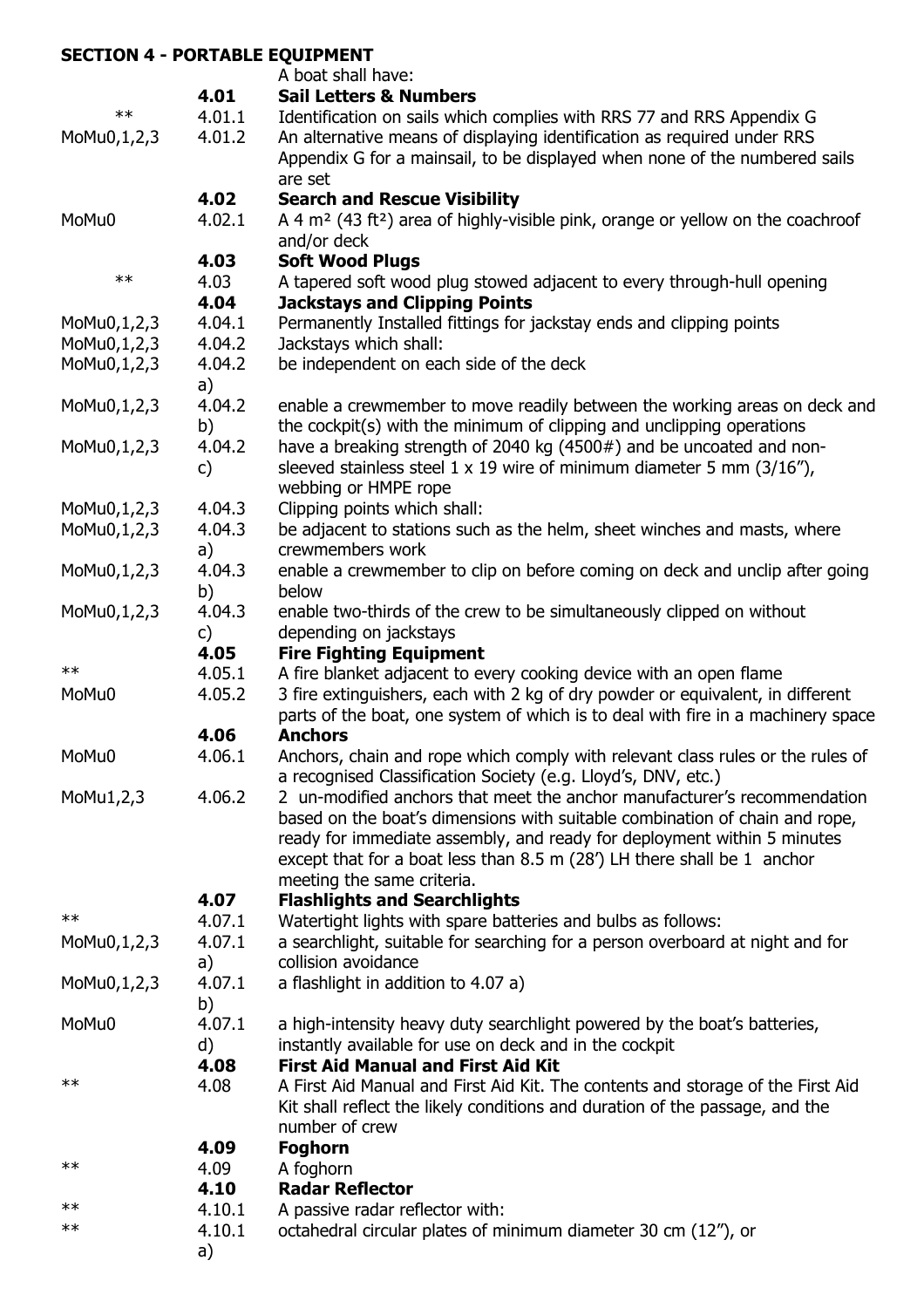| $***$                      | 4.10.1<br>b)                     | octahedral rectangular plates of minimum diagonal dimension 40 cm (16"), or                                                                                                                                                                                                                                                                      |
|----------------------------|----------------------------------|--------------------------------------------------------------------------------------------------------------------------------------------------------------------------------------------------------------------------------------------------------------------------------------------------------------------------------------------------|
| $***$                      | 4.10.1<br>c)                     | a non-octahedral reflector with a documented Root Mean Square minimum<br>Radar Cross Section (RCS) area of 2 m <sup>2</sup> (22 ft <sup>2</sup> ) from 0-360° of azimuth and<br>$\pm 20^{\circ}$ of heel                                                                                                                                         |
| MoMu0                      | 4.10.2                           | A Radar Target Enhancer (RTE) which complies with ISO 8729-2:2009 or<br>equivalent                                                                                                                                                                                                                                                               |
| $***$                      | 4.11<br>4.11                     | <b>Navigation Equipment</b><br>Navigational charts (not solely electronic), light list and chart plotting<br>equipment                                                                                                                                                                                                                           |
| $\ast\ast$                 | 4.12<br>4.12                     | <b>Safety Equipment Location Chart</b><br>A safety equipment location diagram in durable waterproof material, clearly<br>displayed in the main accommodation, marked with the location of principal<br>items of safety equipment                                                                                                                 |
| MoMu0,1,2,3<br>MoMu0       | 4.13<br>4.13.1<br>4.13.2<br>4.14 | <b>Depth, Speed and Distance Instruments</b><br>A knotmeter or distance measuring instrument (log)<br>Two independent depth sounders<br><b>Spare Number</b>                                                                                                                                                                                      |
|                            | 4.15                             | <b>Emergency Steering</b>                                                                                                                                                                                                                                                                                                                        |
| MoMu0,1,2,3<br>MoMu0,1,2,3 | 4.15.1<br>4.15.1                 | An emergency tiller capable of being fitted to the rudder stock except when<br>the principal method of steering is by means of an unbreakable metal tiller                                                                                                                                                                                       |
|                            | a)                               |                                                                                                                                                                                                                                                                                                                                                  |
| MoMu0,1,2,3                | 4.15.1<br>b)                     | there are two methods (e.g. tillers, wheels) of controlling a rudder, neither of<br>which shares components with the other except for the rudder stock.                                                                                                                                                                                          |
| MoMu0,1,2,3                | 4.15.2                           | A proven method of emergency steering with the rudder disabled                                                                                                                                                                                                                                                                                   |
| $***$                      | 4.16                             | <b>Tools and Spare Parts</b>                                                                                                                                                                                                                                                                                                                     |
| $***$                      | 4.16.1<br>4.16.2                 | Tools and spare parts, suitable for the duration and nature of the passage<br>An effective means to quickly disconnect or sever the standing rigging from the                                                                                                                                                                                    |
|                            | 4.17                             | boat<br><b>Boat's name</b>                                                                                                                                                                                                                                                                                                                       |
| $\ast\ast$                 | 4.17                             | The boat's name on miscellaneous buoyant equipment, such as lifejackets,                                                                                                                                                                                                                                                                         |
|                            |                                  | cushions, lifebuoys, recovery slings, grab bags etc.                                                                                                                                                                                                                                                                                             |
| $***$                      | 4.18                             | <b>Retro-reflective material</b>                                                                                                                                                                                                                                                                                                                 |
|                            | 4.18                             | Marine grade retro-reflective material on lifebuoys, recovery slings, liferafts and<br>lifejackets<br><b>EPIRBs</b>                                                                                                                                                                                                                              |
| MoMu0                      | 4.19<br>4.19.1                   | Two water and manually activated 406 MHz EPIRBs                                                                                                                                                                                                                                                                                                  |
| MoMu0,1,2                  | 4.19.2                           | A 406 MHz EPIRB registered after 2015 shall include an internal GPS                                                                                                                                                                                                                                                                              |
| $M_0M_0,1,2$               | 4.19.3                           | All EPIRBs registered with the appropriate authority associated with the country<br>code in the hexadecimal identification (15 Hex ID) of the beacon. A beacon can<br>be registered online with the Cospas-Sarsat IBRD if the country does not<br>provide a registration facility and the country has allowed direct registration in<br>the IBRD |
|                            | 4.20                             | <b>Liferafts</b>                                                                                                                                                                                                                                                                                                                                 |
| MoMu0                      | 4.20.1                           | <b>Liferaft Construction</b>                                                                                                                                                                                                                                                                                                                     |
|                            | 4.20.1<br>b)                     | A sufficient number of liferafts so that in the event of any one liferaft being lost<br>or rendered unserviceable, sufficient aggregate capacity remains for all<br>crewmembers                                                                                                                                                                  |
| MoMu0                      | 4.20.1<br>c)                     | Liferafts shall comply with SOLAS LSA code 1997 Chapter IV or later version                                                                                                                                                                                                                                                                      |
| $M_0M_0,1,2$               | 4.20.2<br>4.20.2<br>a)           | <b>Minimum Liferaft Equipment</b><br>A SOLAS liferaft shall contain as a minimum a SOLAS A pack;                                                                                                                                                                                                                                                 |
| $M_0M_0,1,2$               | 4.20.3<br>4.20.3                 | <b>Liferaft Packing and Stowage</b><br>Each liferaft shall be packed either in:-                                                                                                                                                                                                                                                                 |
| MoMu0,1,2                  | a)<br>4.20.3                     | a rigid container securely stowed on the working deck, in the cockpit or in an                                                                                                                                                                                                                                                                   |
| $M_0M_0,1,2$               | a) i<br>4.20.3                   | open space; or:-<br>a rigid container or valise securely stowed in a dedicated weather tight locker                                                                                                                                                                                                                                              |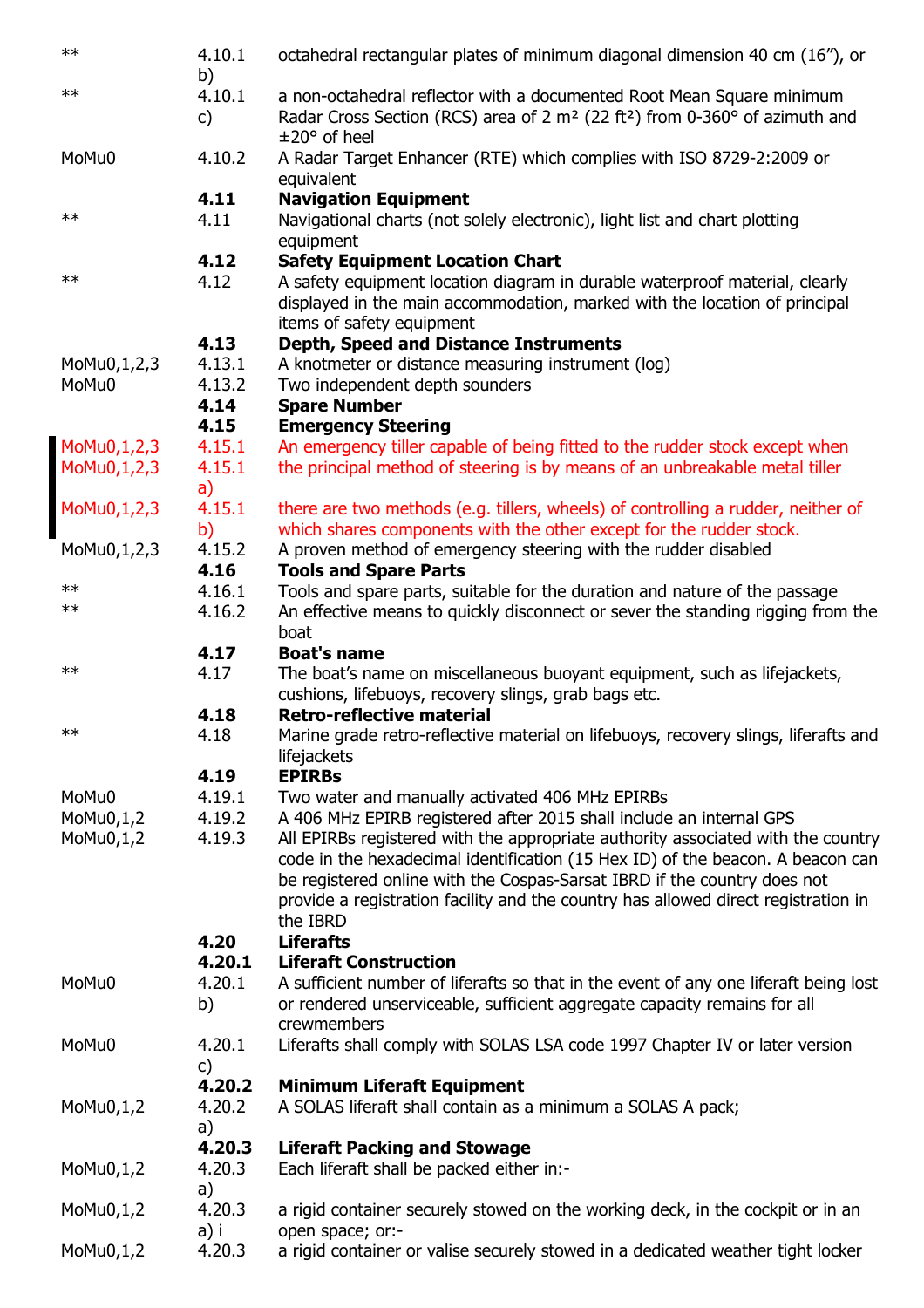|              | a) ii            | containing liferaft and abandon ship equipment only which is readily accessible                                                                |
|--------------|------------------|------------------------------------------------------------------------------------------------------------------------------------------------|
|              |                  | and opens onto the cockpit or working deck, or transom                                                                                         |
| $M_0M_0,1,2$ | 4.20.3           | On a multihull or on a monohull with moveable ballast the liferaft shall be                                                                    |
|              | c)               | readily deployable whether or not the boat is inverted                                                                                         |
| $M_0M_0,1,2$ | 4.20.3<br>d)     | The end of each liferaft painter should be securely fastened to the boat                                                                       |
| MoMu0,1,2    | 4.20.3           | Each raft shall be capable of being got to the lifelines or launched within 15                                                                 |
|              | e)               | seconds                                                                                                                                        |
|              | 4.20.4           | <b>Spare Number</b>                                                                                                                            |
| $M_0M_0,1,2$ | 4.20.5           | <b>Liferaft Servicing</b>                                                                                                                      |
| $M_0M_0,1,2$ | 4.20.5<br>a)     | A liferaft shall be serviced at a manufacturer authorized service station at the<br>following maximum intervals:                               |
| $M_0M_0,1,2$ | 4.20.5<br>a) i   | SOLAS liferafts annually                                                                                                                       |
| $M_0M_0,1,2$ | 4.20.5<br>a) ii  | ISO 9650 canister packed liferafts every 3 years                                                                                               |
| $M_0M_0,1,2$ | 4.20.5           | ISO 9650 valise packed liferafts every 3 years except that hired liferafts shall                                                               |
| $M_0M_0,1,2$ | a) iii<br>4.20.5 | be serviced annually<br>ISAF liferafts annually                                                                                                |
|              | a) iv            |                                                                                                                                                |
| $M_0M_0,1,2$ | 4.20.5<br>a) v   | ORC liferafts annually                                                                                                                         |
| MoMu0,1,2    | 4.20.5<br>b)     | Servicing certificates (original or a copy) on board                                                                                           |
|              | 4.21             | <b>Grab Bags</b>                                                                                                                               |
| $**$         | 4.21 f           | If a grab bag is provided it shall have inherent flotation, at least $0.1 \text{ m}^2 (1 \text{ ft}^2)$                                        |
|              |                  | area of fluorescent orange colour on the outside, shall be marked with the<br>name of the boat, and shall have a lanyard and clip              |
|              | 4.22             | <b>Crew Overboard Identification and Recovery</b>                                                                                              |
|              | 4.22.1           | <b>Locator Beacons</b>                                                                                                                         |
| MoMu0        | 4.22.1           | A PLB (Personal Locator Beacon) equipped with 406Mhz and 121.5Mhz for each                                                                     |
|              | a)               | crew member                                                                                                                                    |
| MoMu0,1,2    | 4.22.1           | An AIS personal crew overboard beacon for each crew member                                                                                     |
|              | b)               |                                                                                                                                                |
| MoMu0        | 4.22.1           | A personal unit in addition to the PLB in OSR 4.22.1 b) if the location device                                                                 |
|              | c)<br>4.22.1d)   | carried by the boat in accordance with OSR 3.29.07 requires it;<br>Where possible every PLB shall be registered with the appropriate authority |
| $M_0M_0,1,2$ |                  | associated with the country code in the hexadecimal identification (15 Hex ID)                                                                 |
|              |                  | of the beacon. A beacon can be registered online with the Cospas-Sarsat IBRD                                                                   |
|              |                  | if the country does not provide a registration facility and the country has                                                                    |
|              |                  | allowed direct registration in the IBRD.                                                                                                       |
|              | 4.22.2           | <b>GPS Crew Overboard Position</b>                                                                                                             |
| MoMu0        | 4.22.2           | A GPS capable of recording a crew overboard position, within 10 seconds, and                                                                   |
|              | a)               | monitoring that position, and                                                                                                                  |
| MoMu0        | 4.22.2           | connected to an emergency button immediately accessible to a helmsman                                                                          |
|              | b)               | which will sound an audible alarm in the accommodation and simultaneously                                                                      |
|              |                  | send an appropriate signal to the GPS                                                                                                          |
| $M_0M_0,1,2$ | 4.22.3           | a lifebuoy with a self-igniting light, a whistle and a drogue                                                                                  |
| $M_0M_0,1,2$ | 4.22.4           | In addition to 4.22.3 above, within reach of the helmsman and ready for                                                                        |
|              |                  | immediate use, a second lifebuoy equipped with:                                                                                                |
| $M_0M_0,1,2$ | 4.22.4<br>a)     | a whistle, a drogue, a self-igniting light and                                                                                                 |
| $M_0M_0,1,2$ | 4.22.4           | a pole and flag. The pole shall be either permanently extended or be capable of                                                                |
|              | b)               | being fully automatically extended                                                                                                             |
| MoMu0        | 4.22.4           | Each lifebuoy shall be equipped with a sachet of fluorescein dye                                                                               |
|              | $\mathsf{c}$     |                                                                                                                                                |
| $M_0M_0,1,2$ | 4.22.5           | At least one lifebuoy shall depend entirely on permanent buoyancy (e.g. foam)                                                                  |
| $\ast\ast$   | 4.22.6           | Each inflatable lifebuoy and any automatic device shall be tested and serviced                                                                 |
|              |                  | at intervals in accordance with its manufacturer's instructions                                                                                |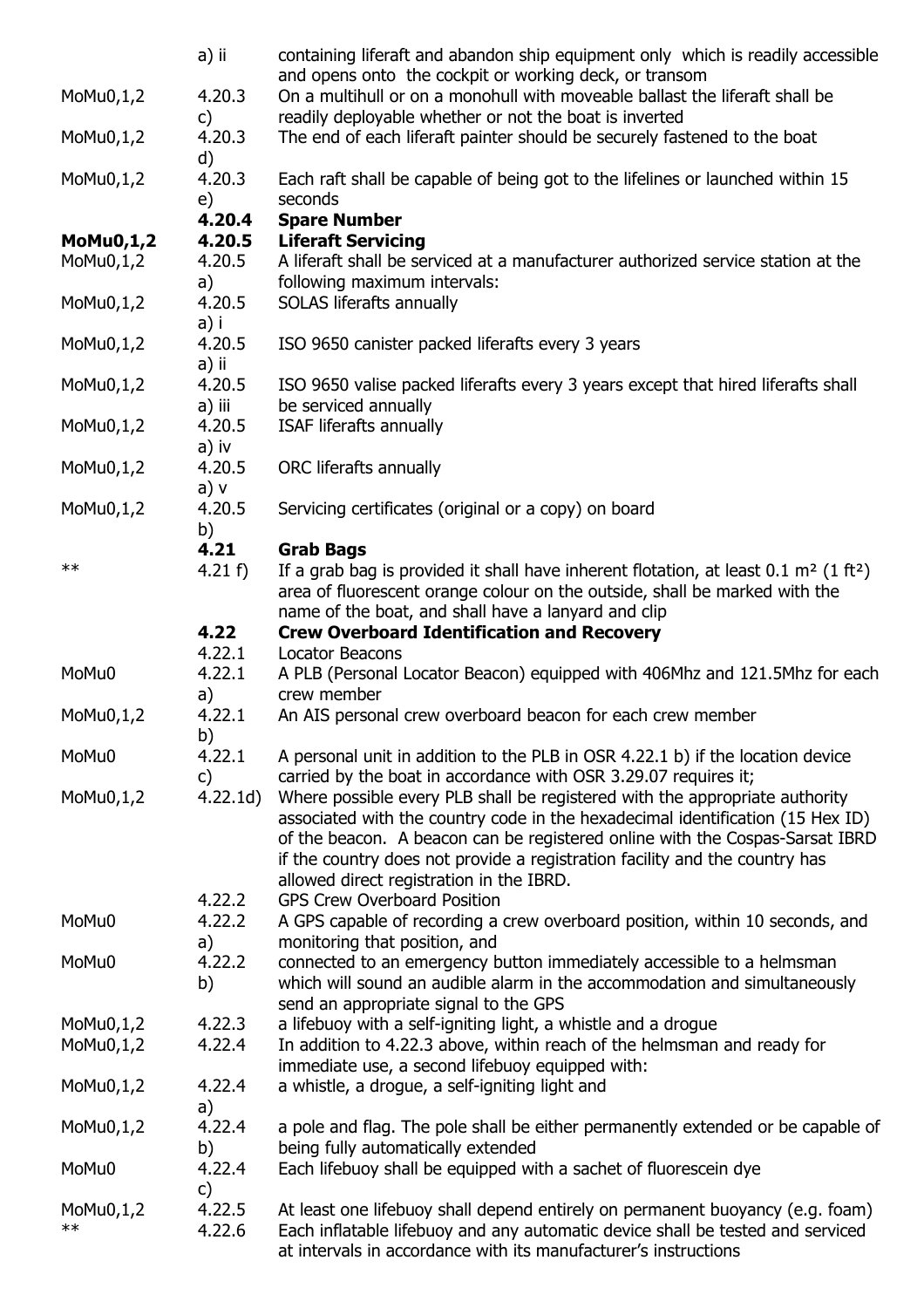| $**$        | 4.22.7                 |                      | readily accessible to cockpit                                                                                               | A heaving line, no less than 6 mm $(1/4")$ diameter, 15 - 25 m $(50 - 75')$ long,                                                                             |
|-------------|------------------------|----------------------|-----------------------------------------------------------------------------------------------------------------------------|---------------------------------------------------------------------------------------------------------------------------------------------------------------|
| MoMu0,1,2,3 | 4.22.8                 |                      | A recovery sling which includes a:                                                                                          |                                                                                                                                                               |
| MoMu0,1,2,3 | 4.22.8<br>a)           |                      |                                                                                                                             | buoyant line of length no less than the shorter of 4 times LH or 36m (120')                                                                                   |
| MoMu0,1,2,3 | 4.22.8<br>b)           |                      | buoyancy section (horseshoe) with no less than 90 N $(20#)$ buoyancy                                                        |                                                                                                                                                               |
| MoMu0,1,2,3 | 4.22.9<br>$\mathsf{C}$ |                      | minimum strength capable to hoist a crewmember aboard                                                                       |                                                                                                                                                               |
|             | 4.23                   |                      | <b>Pyrotechnic and Light Signals</b>                                                                                        |                                                                                                                                                               |
| $**$        | 4.23                   |                      | expiry date stamped, not older than 4 years.                                                                                | Pyrotechnic signals shall be provided conforming to SOLAS LSA Code Chapter<br>III Visual Signals and not older than the stamped expiry date (if any) or if no |
|             |                        | Race Category        | Red Hand Flares LSA III 3.2                                                                                                 | Orange Smoke Flares LSA III 3.3                                                                                                                               |
|             | MoMu0,1,2,3            |                      | 4                                                                                                                           | 2                                                                                                                                                             |
|             | MoMu4                  |                      |                                                                                                                             | $\overline{2}$                                                                                                                                                |
|             | 4.24                   | Spare Number         |                                                                                                                             |                                                                                                                                                               |
|             | 4.25                   | <b>Cockpit Knife</b> |                                                                                                                             |                                                                                                                                                               |
| $**$        | 4.25                   |                      | A strong, sharp knife, sheathed and securely restrained shall be provided<br>readily accessible from the deck or a cockpit. |                                                                                                                                                               |
|             | 4.26                   |                      | <b>Storm &amp; Heavy Weather Sails</b>                                                                                      |                                                                                                                                                               |
|             | 4.26.1                 | <b>Design</b>        |                                                                                                                             |                                                                                                                                                               |
|             |                        | Figure 3             |                                                                                                                             |                                                                                                                                                               |
|             |                        |                      | $\sim$                                                                                                                      |                                                                                                                                                               |



MoMu1,2

| $**$ | 4.2( |
|------|------|
|      | a)   |
| $**$ | 4.2( |
|      | b)   |
| $**$ | 4.20 |

 $6.1$ The material of the body of a storm sail purchased after 2013 shall have a highly-visible colour (e.g. dayglo pink, orange or yellow)

 $6.1$ Aromatic polyamides, carbon and similar fibres shall not be used in a trysail or storm jib but HMPE and similar materials are permitted

 $6.1$  Sheeting positions on deck for each storm and heavy-weather sail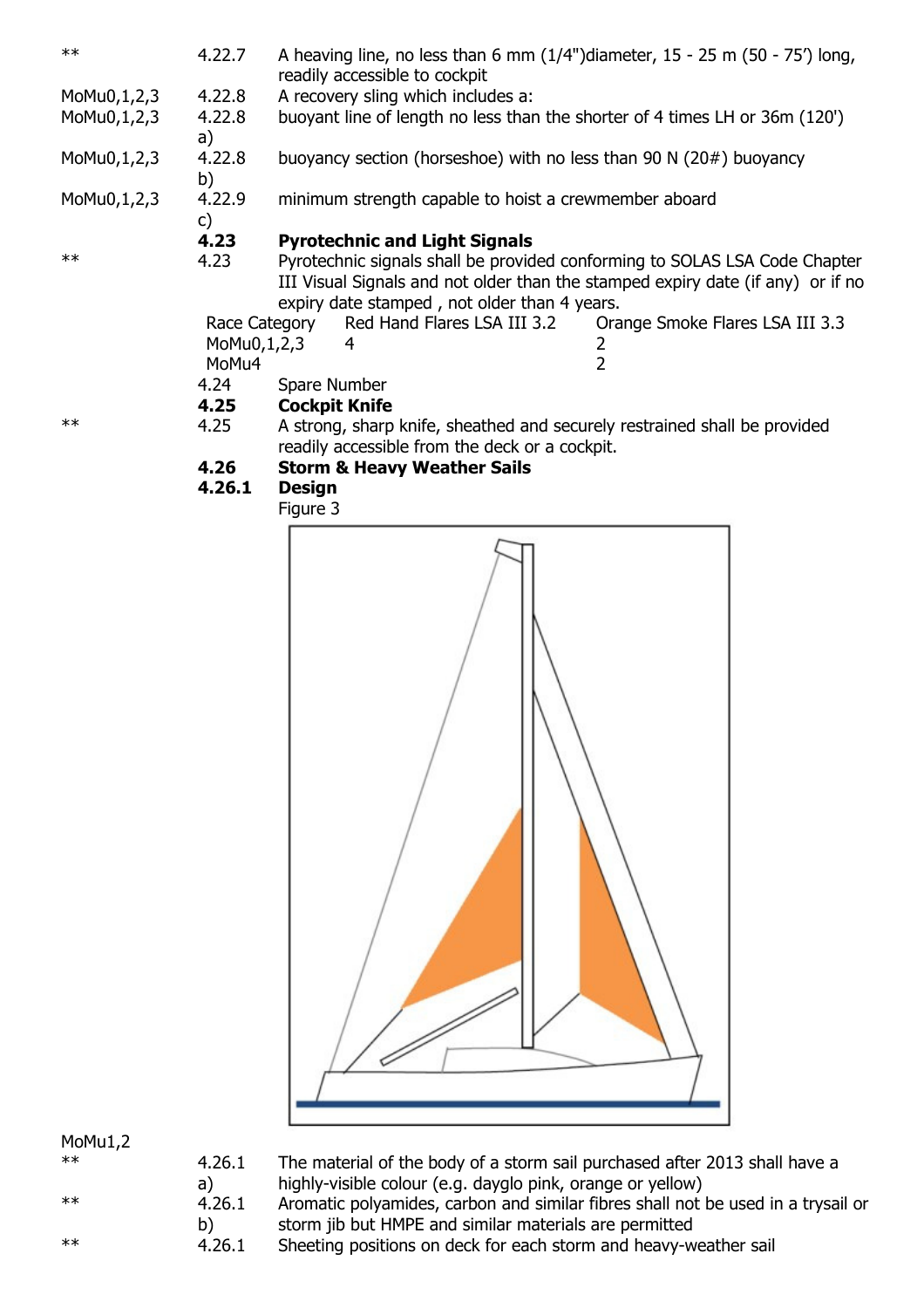| $***$                         | c)<br>4.26.1<br>d)       | Sheeting positions for the trysail independent of the boom                                                                                                                               |
|-------------------------------|--------------------------|------------------------------------------------------------------------------------------------------------------------------------------------------------------------------------------|
| $**$                          |                          |                                                                                                                                                                                          |
| $\ast\ast$                    | 4.26.2<br>4.26.2         | <b>Sail Areas</b><br>The maximum area of storm and heavy weather sails shall be lesser of the                                                                                            |
| MoMu0,1,2,3                   | 4.26.2<br>a)             | areas below or as specified by the boat designer or sailmaker<br>A heavy-weather jib (or heavy-weather sail in a boat with no<br>forestay) with:                                         |
| $**$                          | 4.26.2<br>a) i           | area of 13.5% height of the foretriangle (IG) squared                                                                                                                                    |
| $***$                         | 4.26.2<br>a) ii          | readily available means, independent of a luff groove, to attach to the stay                                                                                                             |
| <b>MoMu0,1,2</b>              | 4.26.2<br>b)             | A storm jib with:                                                                                                                                                                        |
| MoMu0,1,2                     | 4.26.2<br>b) i           | area of 5% height of the foretriangle (IG) squared                                                                                                                                       |
| $M_0M_0,1,2$                  | 4.26.2<br>b) ii          | maximum luff length 65% of IG                                                                                                                                                            |
| MoMu0,1,2                     | 4.26.2<br>b) iii         | permanently attached means, independent of a luff groove, to attach to the<br>stay                                                                                                       |
| $***$                         | 4.26.2<br>c)             | For sails made after 2011: Storm and heavy weather jib areas calculated as:<br>$(0.255 \times$ luff length x (luff perpendicular + 2 x half width))                                      |
| $M_0M_0,1,2$                  | 4.26.2<br>d)             | A storm trysail with:                                                                                                                                                                    |
| MoMu0,1,2                     | 4.26.2<br>d) i           | area not greater than 17.5% mainsail hoist $(P)$ x mainsail foot length $(E)$                                                                                                            |
| MoMu0,1,2                     | 4.26.2<br>d) ii          | For sails made after 2011: The storm trysail are calculated as (0.5 x leech<br>length x shortest distance between tack point and leech)                                                  |
| MoMu0,1,2                     | 4.26.2<br>d) iii         | no headboard                                                                                                                                                                             |
| $M_0M_0,1,2$                  | 4.26.2<br>d) iv          | no battens                                                                                                                                                                               |
| MoMu0,1,2                     | 4.26.2<br>d) v           | sail number and letters on both sides, as large as practicable                                                                                                                           |
| MoMu0,1,2                     | 4.26.2<br>d) vi          | in the case of a boat with an in-mast furling mainsail, the storm trysail shall be<br>capable of being set while the mainsail is furled                                                  |
| MoMu1,2                       | 4.26.3<br>4.26.3<br>a) i | <b>Sail Inventory</b><br>either a storm trysail as defined in OSR 4.26.2 d), or mainsail reefing to reduce<br>the luff by at least 50% (or rotating wing mast if suitable)               |
| MoMu0                         | 4.27<br>4.27             | <b>Drogue, Sea Anchor</b><br>A drogue for deployment over the stern, or a sea anchor or parachute anchor<br>for deployment at the bow, complete with all necessary gear (see Appendix K) |
|                               | 4.28<br>4.29             | Spare Number<br><b>Deck Bags</b>                                                                                                                                                         |
| Mo <sub>0</sub>               | 4.29.1                   | If permitted by the Notice of Race, Sailing Instructions or Class Rules, bags for<br>storing sails on deck shall be:                                                                     |
| Mo <sub>0</sub>               | 4.29.1<br>a)             | so constructed to ensure rapid draining of water                                                                                                                                         |
| Mo <sub>0</sub>               | 4.29.1<br>b)             | securely fastened in such a way that the integrity of deck fittings e.g.<br>stanchions and lifelines, is not compromised                                                                 |
|                               | 4.30<br>4.30.1           | <b>Emergency Pumps</b><br>either fixed or portable pump to remove ingress water from any compartment.                                                                                    |
|                               | 4.30.1<br>a)             | This pump shall:                                                                                                                                                                         |
| Mo0,1,2<br>Mo0,1,2<br>Mo0,1,2 | 4.30.1<br>b)             | have a minimum rated capacity of 200 l/min                                                                                                                                               |
| Mo0,1,2                       | 4.30.1<br>$\mathsf{C}$   | be operated by battery, main engine powered or a separate engine                                                                                                                         |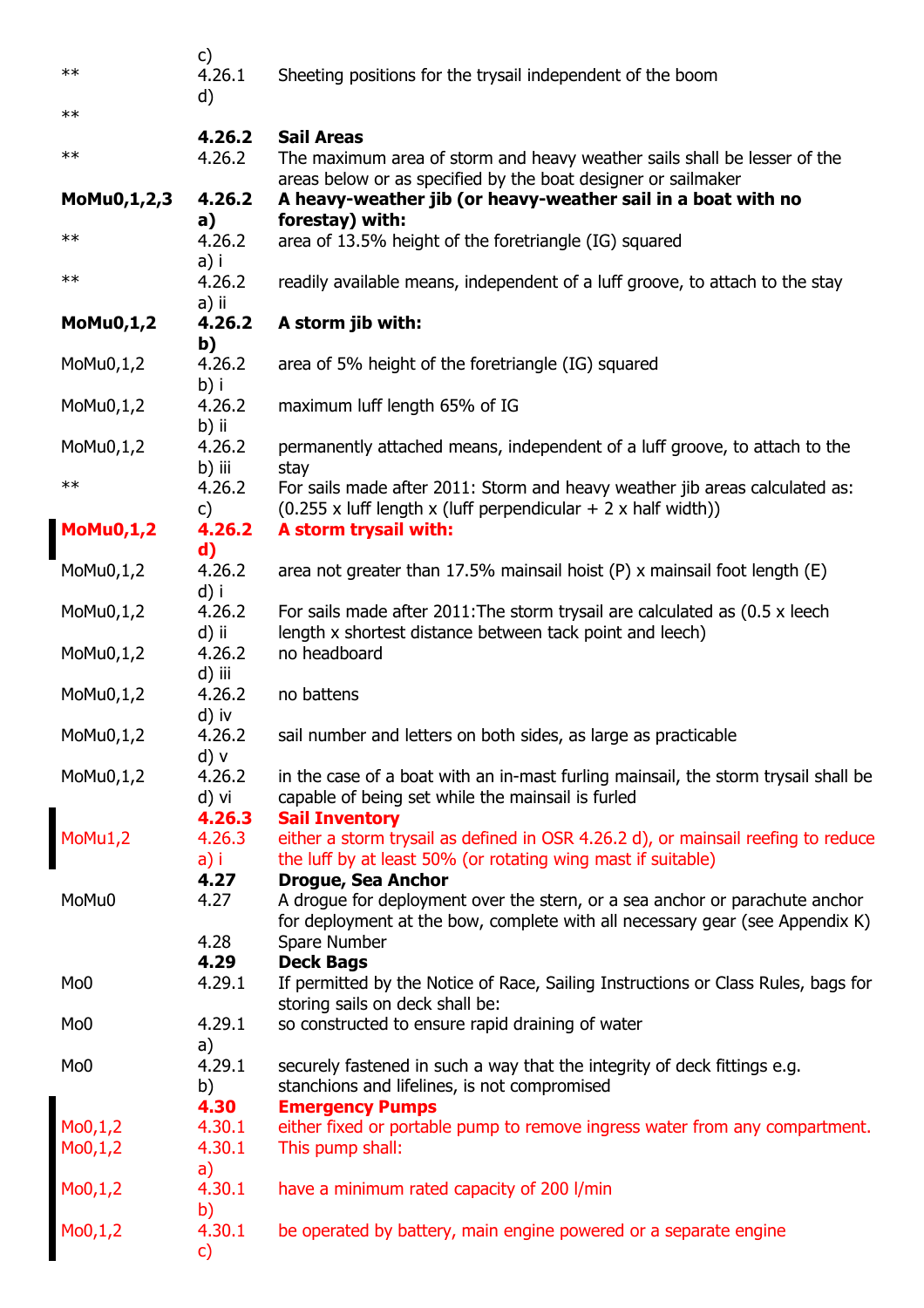| M <sub>0</sub> , 1, 2 | 4.30.1<br>$\mathsf{d}$ | if portable electric-powered, power cables to be terminated with alligator clips                            |
|-----------------------|------------------------|-------------------------------------------------------------------------------------------------------------|
| Mo0,1,2               | 4.30.1<br>e)           | have sufficient hose to discharge directly overboard or into the cockpit.                                   |
| Mo0,1,2               | 4.30.1<br>f)           | A combination of permanently installed and portable pumps may be combined<br>to meet the above requirement. |
|                       |                        | <b>SECTION 5 - PERSONAL EQUIPMENT</b>                                                                       |
| $**$                  |                        | Each crew member shall have:                                                                                |
|                       | 5.01                   | <b>Lifejacket</b>                                                                                           |
| $***$                 | 5.01.1                 | A lifejacket which shall:                                                                                   |
| $\ast\ast$            | 5.01.1                 | if manufactured before 2012 comply with ISO 12402 - 3 (Level 150) or                                        |
|                       | $a)$ i)                | equivalent, including EN 396 or UL 1180 and:                                                                |
| $\ast\ast$            | 5.01.1                 | if inflatable have a gas inflation system                                                                   |
|                       | a)i)                   |                                                                                                             |
| $**$                  | 5.01.1                 | have crotch/thigh straps (ride up prevention system (RUPS))                                                 |
|                       | a)i)                   |                                                                                                             |
| $M_0M_0,1,2$          | 5.01.1                 | have an integral safety harness in compliance with OSR 5.02                                                 |
| $**$                  | $a)$ i)                |                                                                                                             |
|                       | 5.01.1                 | if manufactured after 2011 comply with ISO 12402-3 (Level 150) and be fitted                                |
|                       | a) ii                  | with a whistle, lifting loop, reflective material automatic/manual gas inflation                            |
| $**$                  | 5.01.1                 | system<br>crotch/thigh straps (ride up prevention system (RUPS))                                            |
|                       | a) ii                  |                                                                                                             |
| $M_0M_0,1,2$          | 5.01.1                 | an integral safety harness in compliance with OSR 5.02                                                      |
|                       | a) ii                  |                                                                                                             |
| MoMu0,1,2,3           | 5.01.1                 | have an emergency position indicating light in accordance with either ISO                                   |
|                       | b)                     | 12402-8 or SOLAS LSA code 2.2.3                                                                             |
| $***$                 | 5.01.1                 | be clearly marked with the boat's or wearer's name                                                          |
|                       | $\mathsf{C}$           |                                                                                                             |
| MoMu0,1,2,3           | 5.01.1<br>$\mathsf{d}$ | have a sprayhood in accordance with ISO 12402-8                                                             |
| MoMu0                 | 5.01.1                 | have a PLB unit (as with other types of EPIRB, should be properly registered                                |
|                       | e)                     | with the appropriate authority)                                                                             |
| $***$                 | 5.01.1                 | if inflatable, regulalrly checked for air retention                                                         |
| MoMu0,1,2,3           | f)<br>5.01.2           | A boat shall carry at least one gas inflatable lifejacket spare cylinder and, if                            |
|                       |                        | appropriate, spare activation head for each type of lifejacket on board.                                    |
| MoMu0,1,2             | 5.01.3                 | A boat shall carry at least one spare lifejacket as required in OSR 5.01.1, (a                              |
|                       |                        | spare PLB described in 5.01.1(e) is not required)                                                           |
| $\ast\ast$            | 5.01.4                 | The person in charge shall personally check each lifejacket at least once                                   |
|                       |                        | annually.                                                                                                   |
|                       | 5.02                   | <b>Safety Harness and Tethers</b>                                                                           |
| MoMu0,1,2,3           | 5.02.1                 | A harness that complies with ISO 12401 or equivalent                                                        |
| MoMu0,1,2,3           | 5.02.2                 | A tether that shall:                                                                                        |
| MoMu0,1,2,3           | 5.02.2                 | comply with ISO 12401 or equivalent                                                                         |
|                       | a)                     |                                                                                                             |
| MoMu0,1,2,3           | 5.02.2                 | not exceed 2 m (6'-6") including the length of the hooks                                                    |
|                       | b)                     |                                                                                                             |
| MoMu0,1,2,3           | 5.02.2                 | have self-closing hooks                                                                                     |
|                       | $\mathsf{c}$           |                                                                                                             |
| MoMu0,1,2,3           | 5.02.2                 | have overload indicator flag embedded in the stitching                                                      |
| MoMu0,1,2,3           | d)<br>5.02.2           | be manufactured after 2000                                                                                  |
|                       |                        |                                                                                                             |
| MoMu0,1,2,3           | e)<br>5.02.3           | All of the crew shall have either:                                                                          |
| MoMu0,1,2,3           | a)                     | a tether not exceeding 1m(3'3") including the length of the hooks, or                                       |
| MoMu0,1,2,3           | b)                     | an intermediate self-closing hook on a $2 \text{ m}$ (6'-6") tether                                         |
| MoMu0                 | 5.02.4                 | a boat shall carry spare harnesses and tethers as required in OSR 5.02 above                                |
|                       |                        | sufficient for at least 10% of the crewmembers (minimum one unit)                                           |
|                       |                        |                                                                                                             |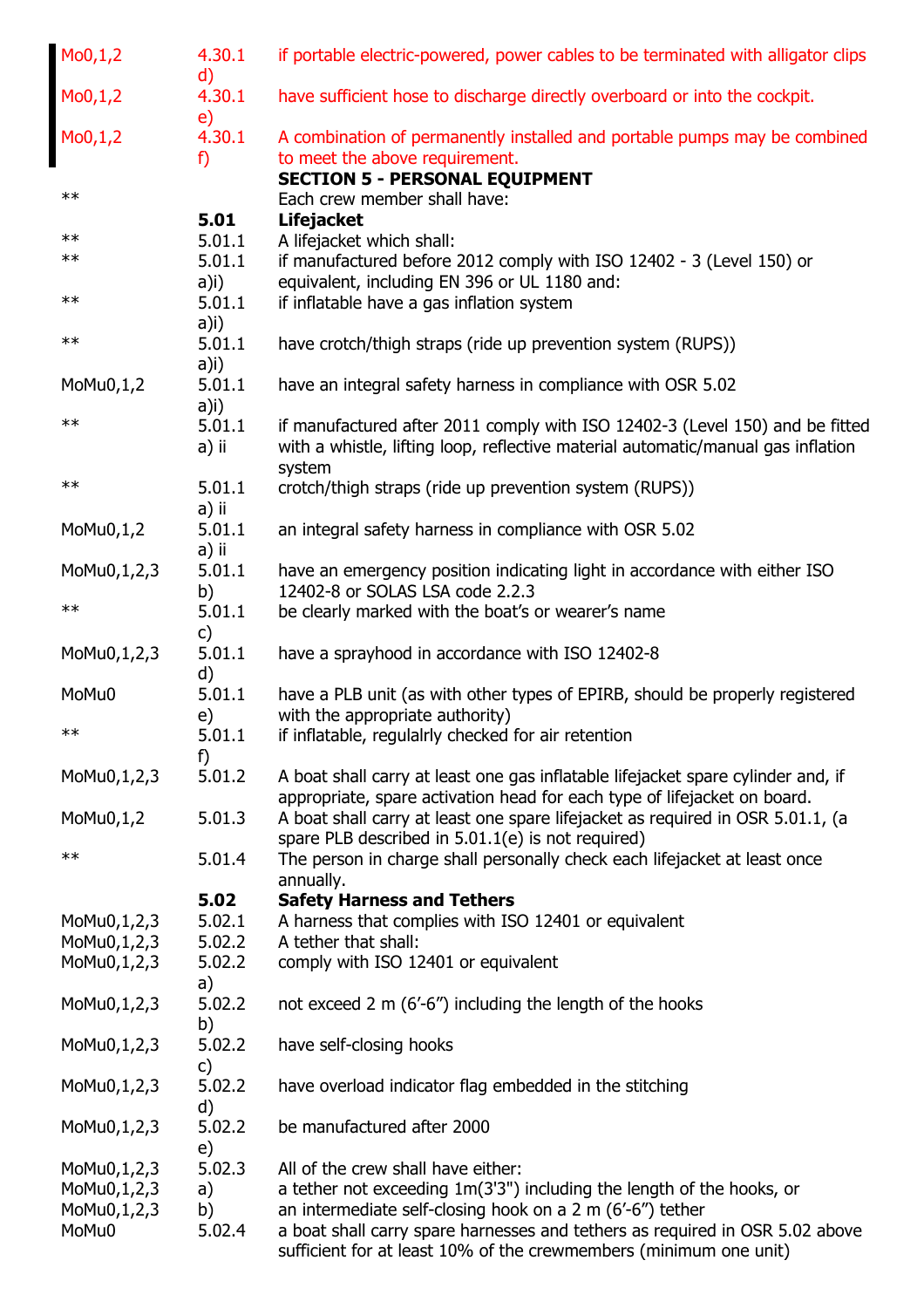| MoMu0,1,2,3  | 5.02.5<br>5.03 | A tether which has been overloaded shall be replaced<br><b>Personal Location Lights</b>                                                                                                                   |
|--------------|----------------|-----------------------------------------------------------------------------------------------------------------------------------------------------------------------------------------------------------|
| MoMu0        | 5.03           | Two packs of miniflares or two personal location lights (either SOLAS or<br>strobe): one to be attached to, or carried on, the person when on deck at night                                               |
|              | 5.04           | <b>Foul Weather Suits</b>                                                                                                                                                                                 |
| MoMu0        | 5.04           | A foul weather suit with hood                                                                                                                                                                             |
|              | 5.05           | <b>Knife</b>                                                                                                                                                                                              |
| MoMu0        | 5.05           | A knife, to be worn on the person at all times                                                                                                                                                            |
|              | 5.06           | <b>Flashlight</b>                                                                                                                                                                                         |
| MoMu0        | 5.06           | A buoyant watertight flashlight                                                                                                                                                                           |
|              | 5.07           | <b>Survival Equipment</b>                                                                                                                                                                                 |
| MoMu0        | 5.07           | an immersion suit (attention is drawn to EN ISO 15027-1 constant wear suits,<br>and EN ISO 15027-2 abandonment suits and the LSA Code Chapter II, 2,3);                                                   |
|              | 5.08           | <b>Diving Equipment</b>                                                                                                                                                                                   |
| MoMu0        | 5.08           | The boat shall have at least two diving suits each to cover the entire body and                                                                                                                           |
|              |                | including gloves, fins and portable air supplies                                                                                                                                                          |
|              |                | <b>SECTION 6 - TRAINING</b>                                                                                                                                                                               |
| MoMu0        | 6.01.1         | Every member of a crew including the Person in Charge shall have undertaken<br>training within the five years before the start of the race in OSR 6.02 Training                                           |
|              | 6.01.2         | <b>Topics</b>                                                                                                                                                                                             |
| MoMu0,1,2    |                | At least 30% but not fewer than two members of a crew, including the Person<br>in Charge shall have undertaken training within the five years before the start<br>of the race in OSR 6.02 Training Topics |
| MoMu0,1,2    | 6.01.4         | Except as otherwise provided in the Notice of Race, an in-date certificate                                                                                                                                |
|              |                | gained at a World Sailing / ISAF Approved Offshore Personal Survival Training                                                                                                                             |
|              |                | course shall be accepted by a race organizing authority as evidence of                                                                                                                                    |
|              |                | compliance with Special Regulation 6.01. See Appendix G - Model Training                                                                                                                                  |
|              |                | Course, for further details.                                                                                                                                                                              |
|              | 6.02           | <b>Training Topics</b>                                                                                                                                                                                    |
|              | 6.02.1         | Giving Assistance to Other Craft                                                                                                                                                                          |
|              | 6.02.2         | Personal Safety Gear, theory and practice                                                                                                                                                                 |
|              | 6.02.3         | Care and Maintenance of Safety Gear                                                                                                                                                                       |
|              | 6.02.4         | Fire Precautions and Firefighting, theory and practical                                                                                                                                                   |
|              | 6.02.5         | Crew Overboard Identification and Recovery                                                                                                                                                                |
|              | 6.02.6         | Hypothermia, Cold Shock and Drowning                                                                                                                                                                      |
|              | 6.02.7         | Crew Health                                                                                                                                                                                               |
|              | 6.02.8         | Marine Weather                                                                                                                                                                                            |
|              | 6.02.9         | Heavy Weather                                                                                                                                                                                             |
|              | 6.02.10        | <b>Storm Sails</b>                                                                                                                                                                                        |
|              | 6.02.11        | Damage Control                                                                                                                                                                                            |
|              | 6.02.12        | Search and Rescue Organization                                                                                                                                                                            |
|              | 6.02.13        | Pyrotechnics and Signalling Gear, theory and practical                                                                                                                                                    |
|              | 6.02.14        | Emergency Communications, theory and practical                                                                                                                                                            |
|              | 6.02.15        | Liferafts and Abandon Ship, theory and practical                                                                                                                                                          |
|              | 6.03           | Spare Number                                                                                                                                                                                              |
|              | 6.04           | <b>Routine Training On-Board</b>                                                                                                                                                                          |
| **           | 6.04           | At least annually the crews shall practice the drills for:                                                                                                                                                |
| $\ast\ast$   | 6.04 a)        | Crew-Overboard Recovery                                                                                                                                                                                   |
| $\ast\ast$   | 6.04 b)        | Abandonment of vessel                                                                                                                                                                                     |
|              | 6.05           | <b>Medical Training</b>                                                                                                                                                                                   |
| MoMu0        | 6.05.1         | At least one crewmember shall have a valid STCW A-VI/4-2 (Proficiency In<br>Medical Care) certificate or equivalent                                                                                       |
| MoMu0        | 6.05.2         | In addition to 6.05.1 another crewmember shall have a valid first aid certificate<br>completed within the last five years meeting:                                                                        |
| $M_0M_0,1,2$ | 6.05.2<br>a)   | A certificate listed on the World Sailing website www.sailing.org/specialregs of<br>MNA recognised courses                                                                                                |
| $M_0M_0,1,2$ | 6.05.2         | STCW First Aid Training complying with A-VI/1-3 - Elementary First Aid or                                                                                                                                 |
|              | b)             | higher STCW level                                                                                                                                                                                         |